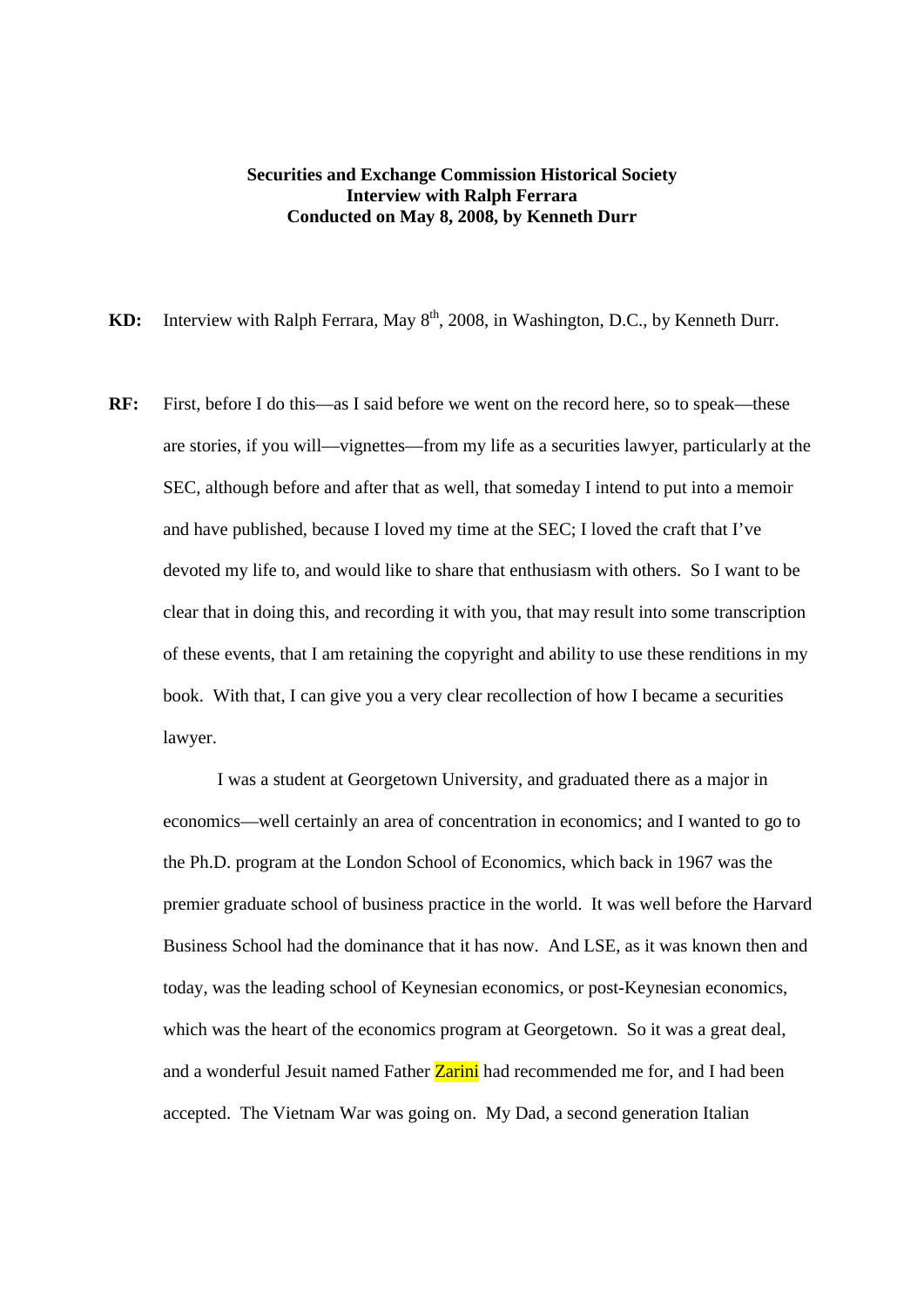immigrant, felt that if I wanted to stay out of the war, the last thing he was going to do was to send me on a three-year vacation to Europe—London was Europe to him; and that if I wanted to draft dodge, he would only pay for it if I did trade school. Now, for someone like my Dad, trade school either meant the seminary, dental school, or law school; and I chose the least of three evils.

I ended up at the University of Cincinnati because, out of protest, I went to the Georgetown University Graduate Department, which had a room of long magazine racks with graduate school catalogues, alphabetically listed from A to Z. I went down and looked at each of the catalogue covers, and I got to C. And at C there was a place the University of Cincinnati, and on the cover was the Alphonso Taft Hall, which was a Greek Revival structure that looked like it belonged on the Acropolis. I had been a Regents Classics Scholar before going to Georgetown—Latin and Greek—and I thought: Mm, what a wonderful place to study law. I had never been west of the East River, certainly knew nothing about Cincinnati; sent one application to law school, it was to the University of Cincinnati. They were so eager for me to attend that they flew me out there at their expense to interview me, and then accepted me. And I went there thinking that I was going to have an easy course of it. Well, either I grossly over-estimated my ability to do well in law school with ease, or Cincinnati was a lot more rigorous than I had given it credit for, because I worked my little—then not so little—butt off.

By the end of my first year, I said: You know, I guess I'm going to do this for a career, and I really ought to find some part of this that I like. I happen to be a person who is deterministic by disposition. And by that, I mean I think that the world has a clockwork mechanism to it, and that probabilistic experiences and chance should not play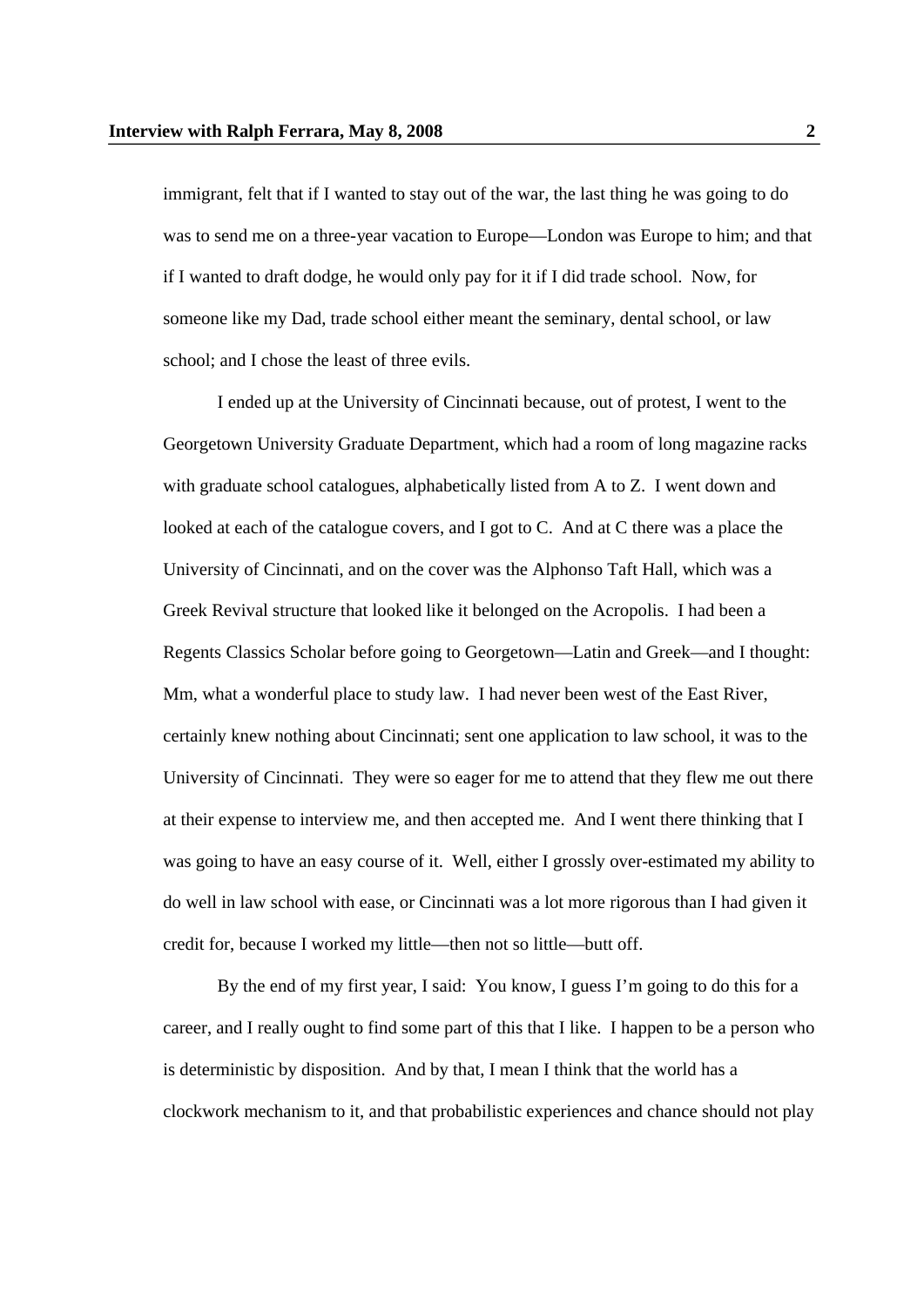the role in life that it plays apparently at the subatomic level of our existence. And so, I said: Let me think about what I should do, in deciding what I want to be, as a lawyer. And I said: What do I value? And coming from a middle class, actually lower middle class background, I said: You know, I think one day, being economically successful will be something that I will enjoy. Now, I say that, for example, as opposed to those of my colleagues who felt that what they would enjoy is feeding the hungry, clothing the naked, housing the homeless, or washing the wind. All of those being laudable pursuits—to me, laudable; but thinking that economic well-being was even more. So, I then said, with that objective in mind: What should I do? Well, I thought: If my father was a tailor, to be sure, I would always be dressed in good suits. If my father was a shoemaker, I would be dressed in good shoes. So, if one is interested in economic well-being, perhaps you should choose a craft, or a course of study in law school, where the underlying commodity is money. And I said: Okay. That leads me to—knowing nothing about money, other than what I'd learned as an economics study person—insurance: that has something to do with money; banking has a lot to do with money; securities. And so, with those thoughts in mind, I went to our library, to the reference desk—all this is true went to the library reference desk at the University of Cincinnati, at the end of my first year, and I started looking down the library reference desk for something that had to do with money that I could learn about. I came across a book by Alan Bromberg, at the University of—not Texas, but at a Texas university—Southern Methodist; and Alan Bromberg had just come out with a book called *Securities Law Fraud.* I can picture it today, as having a plastic cover and a sky blue text. And I said: Interesting. I checked it out for the weekend. It so happens that this was 1967, the Texas Gulf Sulphur case had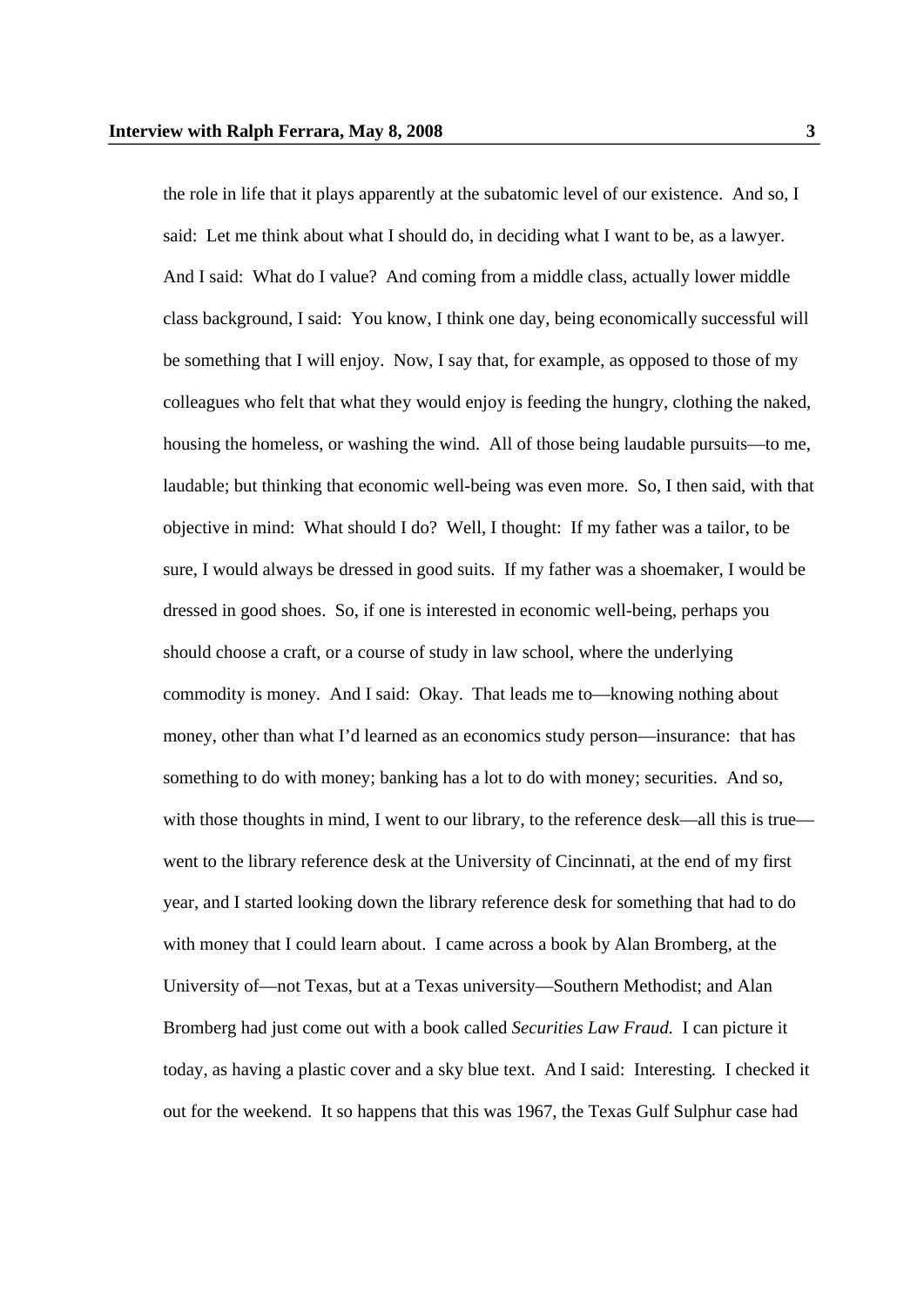been decided some years before, and was now becoming part of the literature of this field. And Bromberg was one of the first texts on the subject. I read the book that weekend from cover to cover; became fascinated by it. And I said: It's economic; it's interesting—indeed, it's fascinating. And Alan Bromberg's book brought my interest into this field, and then I devoured, through the balance of my two years in law school, everything I could find on the subject of securities law.

I interviewed with eleven firms in New York City, solely to practice securities law; and at the same time, had been offered a position at the George Washington University National Law Center, as a teaching fellow—very prestigious thing for a young fellow like me, particularly coming from a second tier, maybe even third tier—not even maybe—a third tier law school. And I said: This will be exciting; I will do it. And they were willing to craft a master's program for me—the first ever—in securities law, an LL.M. in securities law. So I chose not to go to New York, and to come and get this master's degree, while teaching at G.W., which I ultimately got—proudly, I might add as a summa cum laude, with—I was told at the time—the highest grade point that anybody had ever received at G.W. in any course. But any event, that's a—I don't mean to be grossly immodest, but that's what I was told. The summa cum laude is on the resume. So, in any event, I go there, and I'm teaching during the day, taking courses at night.

And one night, Arthur Matthews was teaching the course in securities for the graduate program at G.W. I took the course. And one night, he brought in this character named Stanley Sporkin, who was the associate director of what was then called the Division of Trading and Markets, half of which had to do with enforcement. The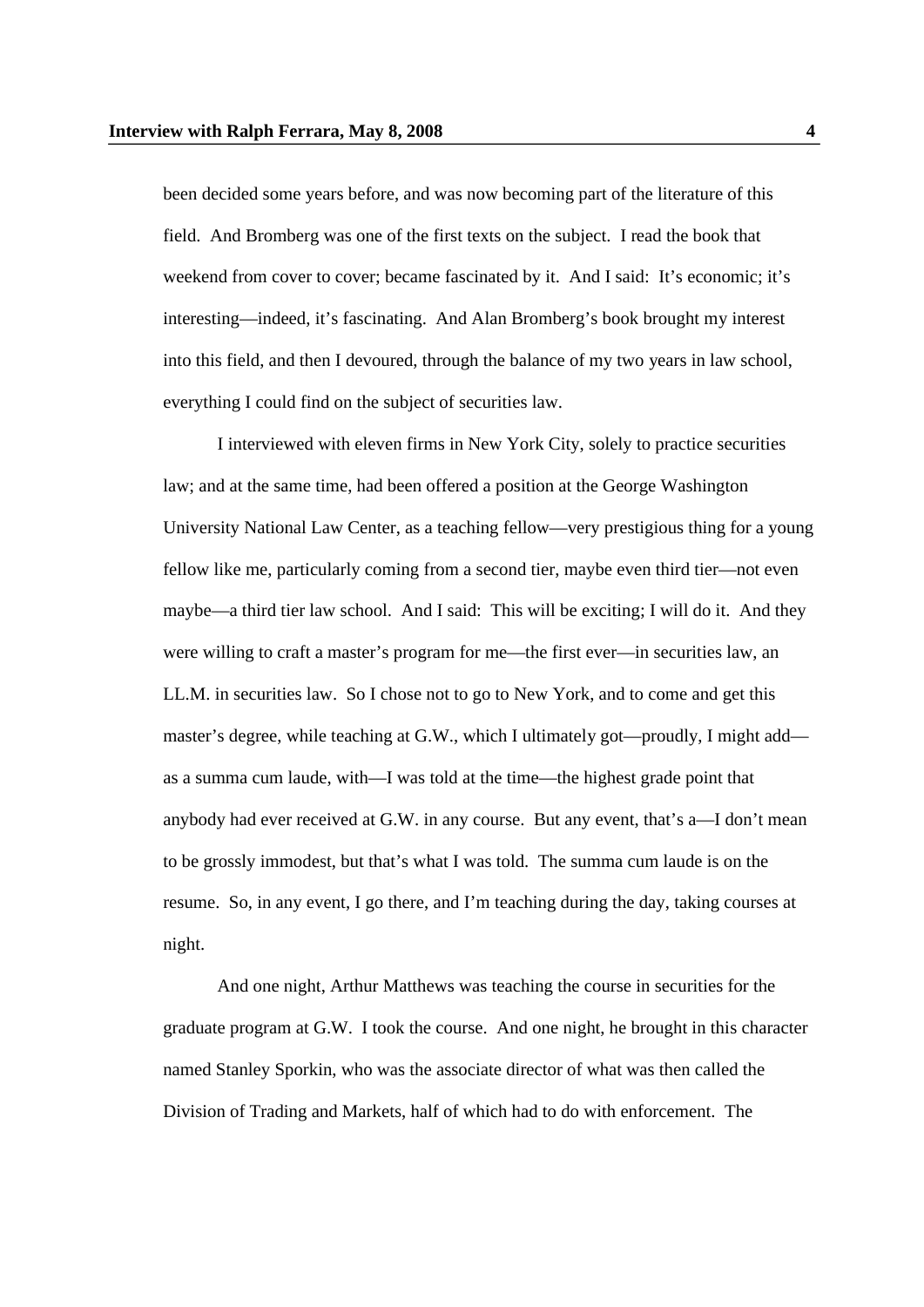division was headed by Irv Pollack; Sporkin was the associate on the enforcement side. And while Sporkin is conducting the class—he's throwing questions out, as Sporkin does—I'm sitting in the back of the class of maybe a hundred people, and responding to every other question—because I was just intrigued by it. And of course, it was what I had now chosen. And frankly, this deterministic way of going about life—I'll give you a footnote to this story, and then I'll come back to the text—is interesting because if you start the way that I did, and you involve yourself in a topic for which you know nothing, and you become more expert at it, you'll be surprised how quickly your colleagues here: other students at law school—start recognizing you for your flair in that topic. That recognition brings a sense of self-satisfaction and worth, which drives you even further to become more expert at it. You start publishing in the area; and then people outside of your colleagues start recognizing you, and the adulation, again, spurs you on to more. Well, that's the path that I was on. And so I was very enthusiastic at this point, now having done this for three years—enthusiastic at what this topic was, felt myself to be growing in expertise on it. And Sporkin recognized that. And in the midst of this class, Sporkin said to me, "I don't know who that fellow is in the back of the room, but I don't know why you're here. You should be working with us."

So, Matthews was delighted with that, and arranged for me to have lunch with Stanley Sporkin, at a brown bag in his office. Stanley and I hit it off marvelously. The Commission was about to create the Division of Enforcement out of the Division Trading and Markets, which was largely an effort to get Irv Pollack out of the Trading and Markets business, not to create a Division of Enforcement. It was meant to isolate Pollack, not to create a Division of Enforcement—isolate Pollack from the regulatory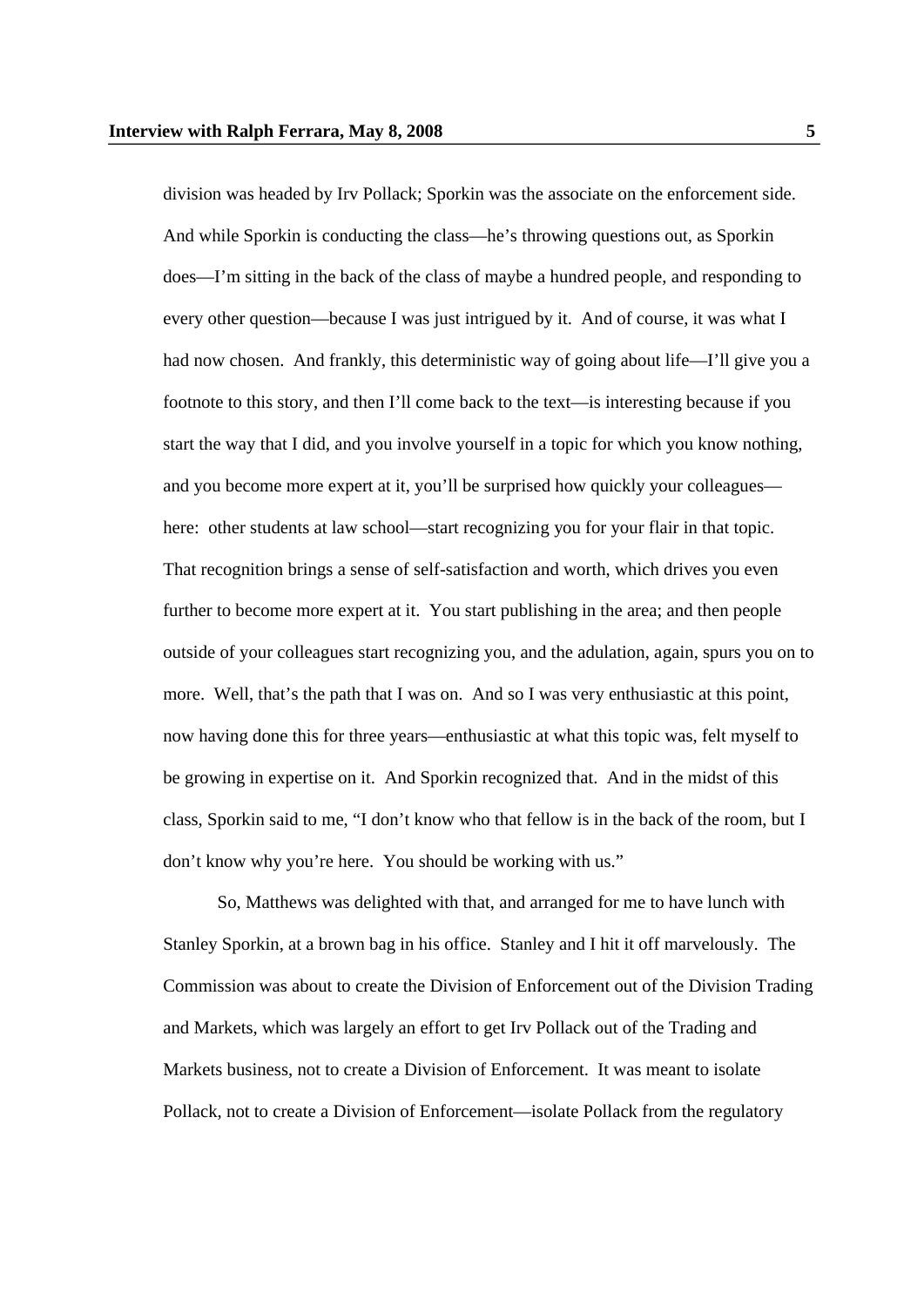side of the business. But, in any event—and he said he wanted to have me down there. Well, unfortunately, the chairman of the Commission at the time was a fellow named Hamer Budge. Hamer Budge was from the west of the Mississippi, and had adopted a rule—I don't know if anybody's told you about this yet—but he adopted a rule—at least, so I was told—that there were too many lawyers from the east at the SEC—Have you heard this before?

- **KD:** I haven't. That's a good one, though.
- **RF:** And that no lawyers should be hired east of the Mississippi; there was a freeze. And of course, I was from New York, and Washington. And so, I was frozen out of a job. So Sporkin, creative as he is, says, "You know, I want you here." And he had heard that someplace in government there was a student observer program that some agency had had. He says, "Let's create a student observer program."—at the time called graduate student observer program. He says, "We'll bring you in on that, we can't pay you. But you'll work with us, and then when Budge leaves, or the policy changes, we'll hire you." And so, what has now become a very well-known program at the SEC, the student observer program, and then the professional attorney observer program, all began with that inspiration by Sporkin to bring me into the SEC when I wasn't teaching at G.W. And so, I was the Commission's first student observer. Interestingly, the Commission's second student observer was Ed Herlihy, who no one wanted to hire. And when Len Rossen, who was the assistant director, was introduced to Herlihy, who was graduating from, I think, G.W. at the time, said, "Who wants to hire this guy? He does nothing but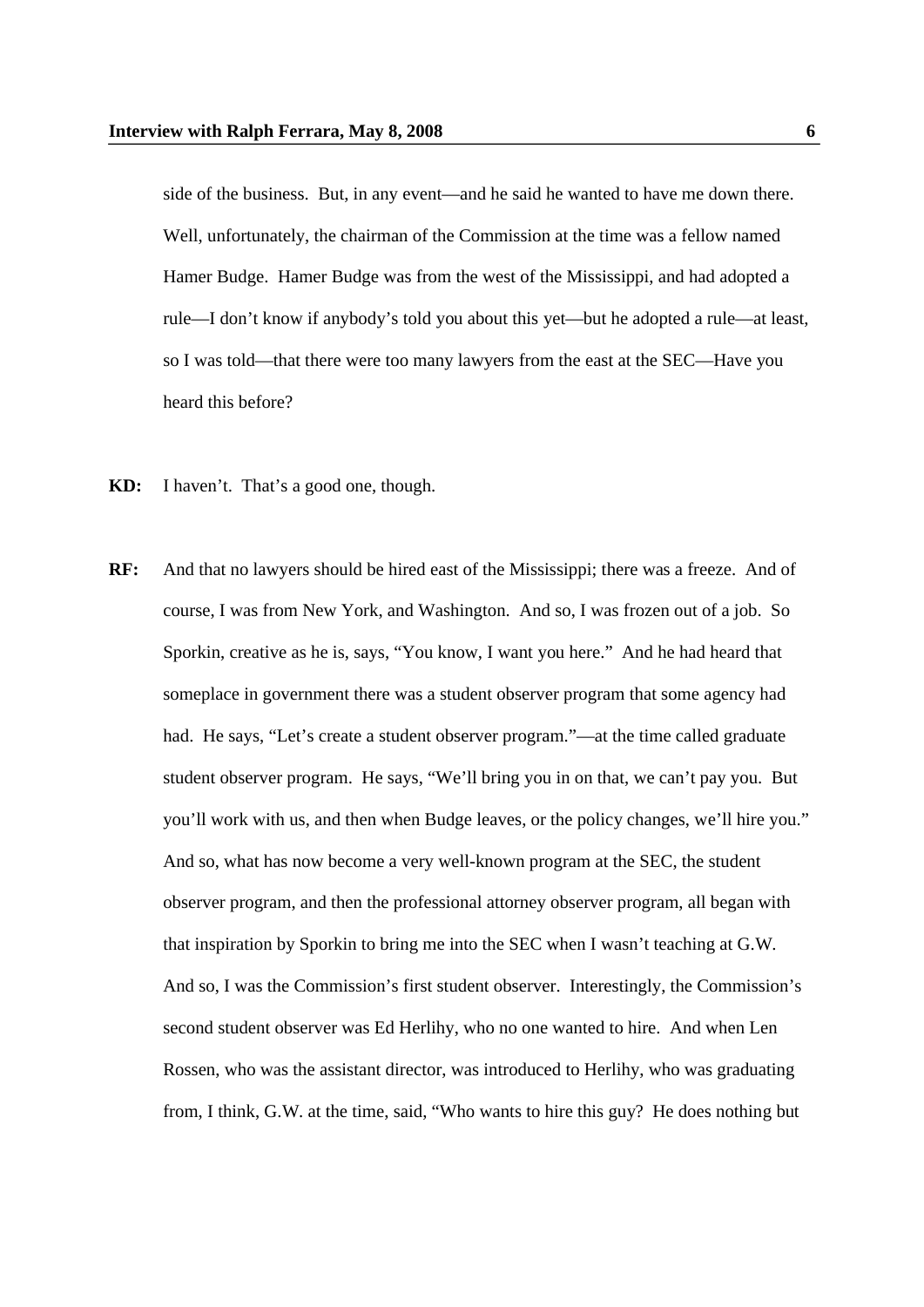sit in his office as a student observer." Sporkin said, "Let's give him a chance." Herlihy, today, as you may know, is one of the most prominent members of not only the Securities Bar, but the Banking Bar, as a partner at Wachtell, Lipton. He was the second student observer. In any event—

**KD:** Good record.

**RF:** So, then I do the student observer program for, I think, two years. My contract is up with the G.W. law school. I have invitations to join the faculty of law schools—different law schools; I don't recall if G.W. is one or not, I don't remember—and I had an offer from Sporkin. And I said: Well, if I was going to be a law professor, teaching constitutional law or contract law, I would have never gone to the SEC. I would have never worked, other than teach. But, teaching in the business units: securities, corporation law, tax, business planning—I felt I should have some experience. And I thought that being at the birth of the Division of Enforcement, as a staff attorney—indeed, branch chief soon—I think I was the second branch chief; Ted Levine, I think, was the first—or something like that—being a branch chief in the Division of Enforcement would be a little bit like being a surgical intern in the Emergency Room of a big city hospital. And so, I chose to do that, and went to the SEC to spend two years, before going back to teaching; and ended up spending ten. So, that's what brought me into being a securities lawyer. How I developed that craft, and the graduate degree which I now hold, how I was introduced to the SEC, and how I began at the Division of Enforcement. Now, from there—if you would like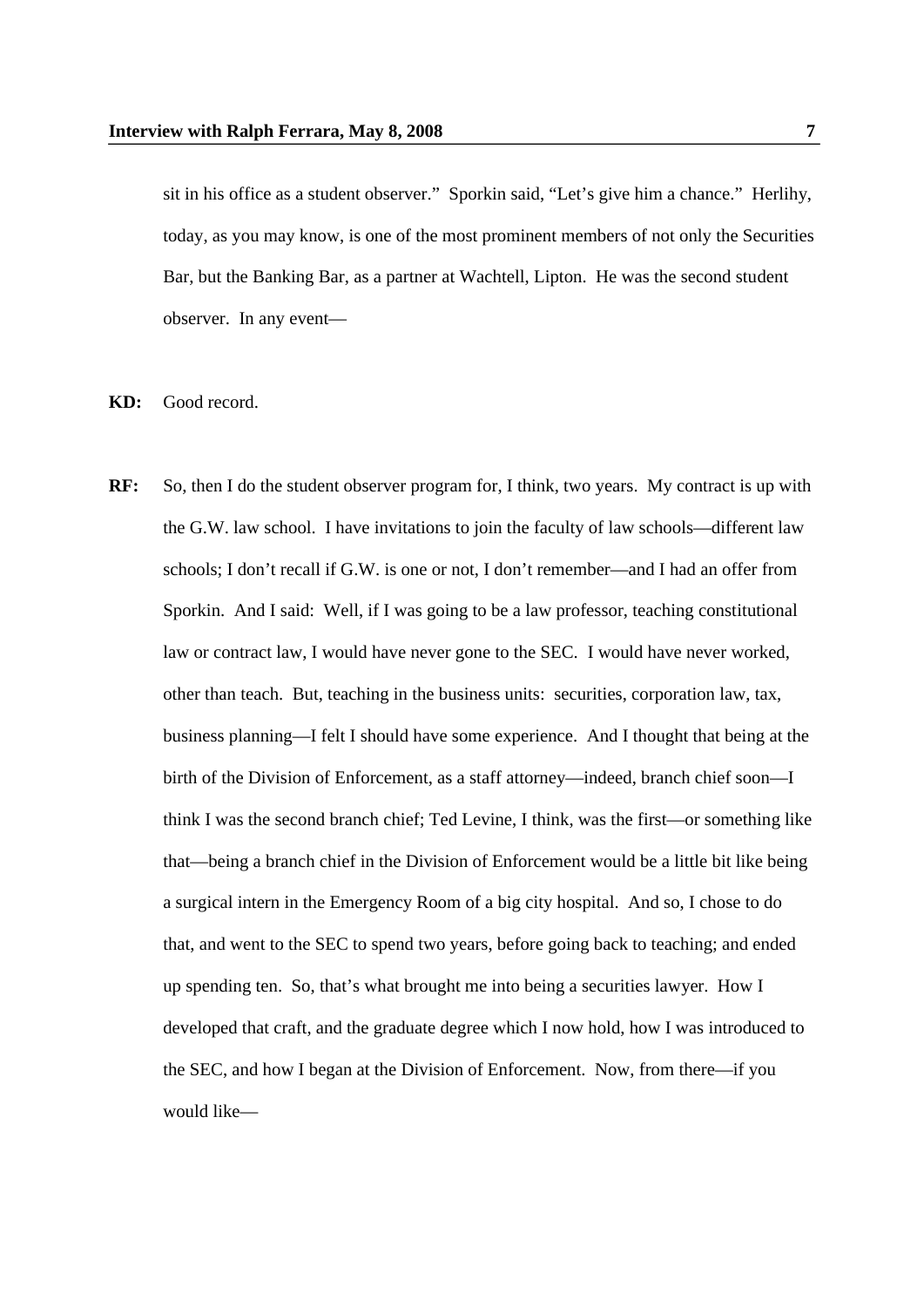**KD:** Sure.

- **RF:** I will relate to you what I regard as some of the highlights of my career at the SEC.
- **KD:** Let's do that, starting with some of what you did in Enforcement, and how you moved on out of there—
- **RF:** Enforcement was a great opportunity for me. I can tell you one of my very first cases was a case called Accurate Calculator. It was a Canadian company that was making the first hand-held versions of calculators—you know, adding, subtracting, multiplying and dividing—quite an innovation back then; this is well before computers of any kind. And they were selling securities—they were going public in Canada, pushing securities in the United States, and there was a big Section 5—ultimately fraud problem. And the fellow who was running the company, a guy named Howard Efron was the fellow in charge. And what we found—to my amazement, as we got into this—is that the entire place was Mafia laced. And it was a genuine Mafia operation that had infected this company. Efron was afraid for his life, and we went through long, long discussions about how the Mafia had invaded this company. And then, I was sent up to be a special assistant, or something like that, to the U.S. Attorney's office in New York, and in that office, worked through this case. And perhaps one of the highlights—it was not a major case, but a very important one to me—one day we were bringing in investors for Accurate Calculator, to find out who had been hurt; and one day, I bring in an investor—comes across to me, a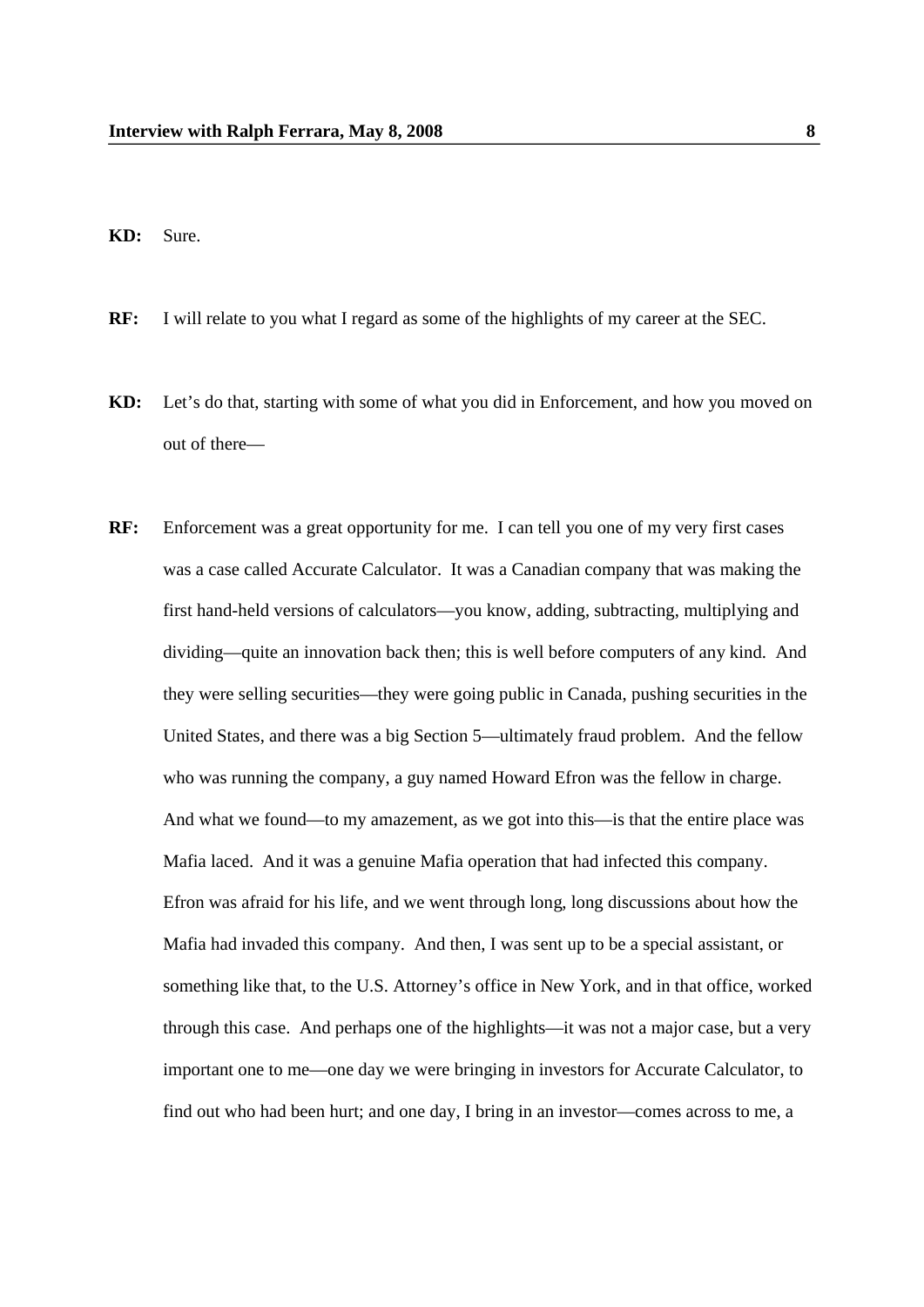burly guy with a very elegant lawyer next to him—and I begin talking to him. And I asked him—I explained that we were here gathering investor statements to help them out in this fraud. And I asked the fellow's name, and the fellow took the Fifth—which surprised me.

**KD:** On his name.

**RF:** On his name. And I asked a couple of more questions. He took the Fifth. I was with an old fellow named John Connor, who was an investigator with the SEC—indeed, the first investigator in the Division of Enforcement—non-lawyer, great guy, now dead—used to fly model airplanes, was quite proud of it; one of the first to fly these big model airplanes—great guy. And he runs out of the room, comes back to me—how he recognized this guy, I have no idea—calls me out, and he says, "Do you know who you have there?" "No." Well I had a fellow named "Fat Tony" Salerno. "Fat Tony" Salerno was considered to be the *capo di tutti capi,* or at least one of the principal captains of the Genovese Mafia family in New York, known for loan sharking and prostitution. And this guy was an investor that we thought we were trying to help in the Accurate Calculator case. And that, I thought, I'll never—I've never forgotten that vignette. It was an amazing experience for me. We giggled about it for years. Finally brought the case; it ended up being a wonderfully small case, but punctuated with that delightful issue.

Next issue that I can recall was a case that I took over called Executive Securities, a case that was run by Ted Levine for many years. It was a case run out of the Miami office of the SEC, then a regional office. The case had been largely completed, and there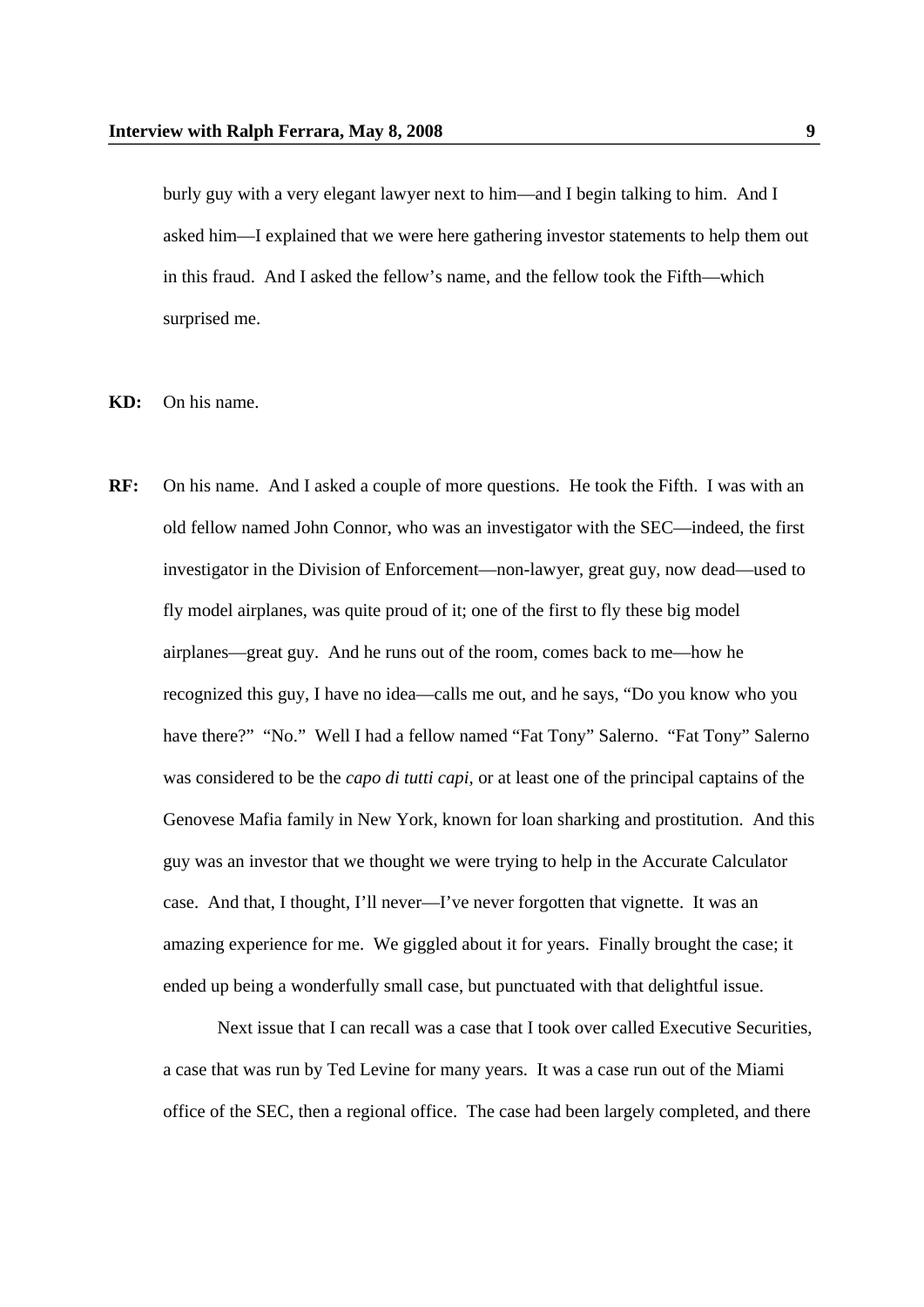was only one part of it left, a very small part of the case. And the Commission—Levine had persuaded the Commission to bring cases against the General Counsel and the principal investigator of the Florida Securities Commission, for being in cahoots with Executive Securities, and whatever kind of misconduct Executive Securities was involved with—the General Counsel of the Florida Securities Commission and their principal investigator. And if I'm lucky, the names will come to me in a moment, of the two fellows—very famous case. So we go down for the administrative proceeding in front of the Chief Administrative Law Judge of the SEC, whose son now is the—it'll come to me in a minute—principal—oh, what's his name? Judge—great guy. But it'll come. We go down there; the proceeding begins. And these two fellows are represented by who? Louis Loss, himself. Now, here I am, a baby, securities law professor, one year or so on the SEC staff, doing my first trial, against Louis Loss. So, we get started, and Louis Loss is obviously trying to delay this proceeding, and successfully gets through the first few days until he can get a break. And then disappears for about two weeks, for a break. This is when the Securities Act Amendments of 1975 were being adopted, the amendments that basically create the National Market System—very complicated at the time, very big deal. It was the result of the creation of the Division of Trading and Markets, related to that whole issue about getting Irv Pollack out of the fixed minimum commission rate business, and moving towards a national market system—all those amendments. So, during the break in this trial, the amendments clear both houses of Congress, go through conference, and are signed by the president. The hearing recommences after the adjournment. And Loss gets up and says he'd like to have the proceedings dismissed for lack of jurisdiction. I said: What the hell is this all about?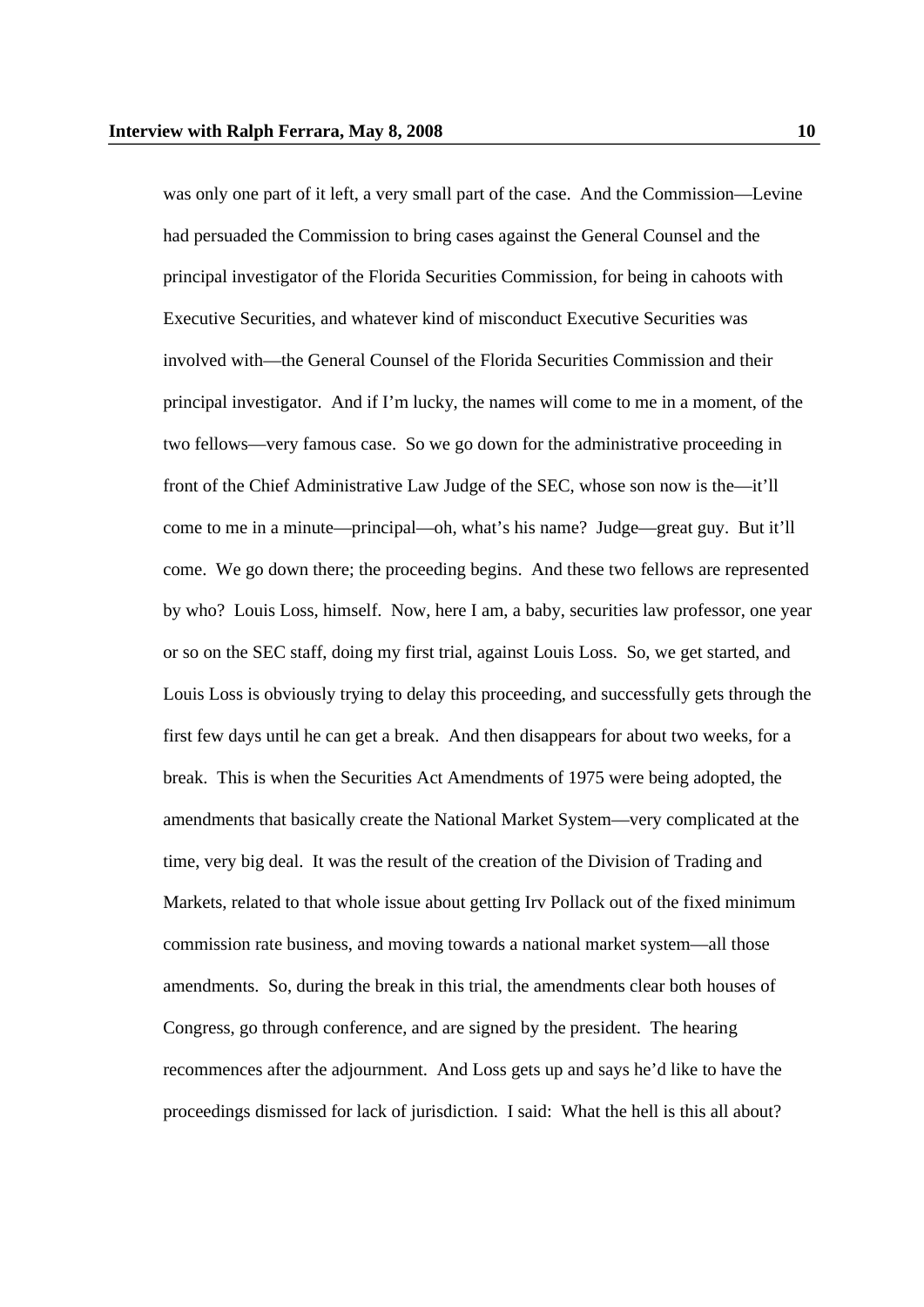Well, this clever old guy had gone up to Congress, and in the last minute—in conference committee, where nobody caught it—persuaded the conferees that the Exchange Act should be amended—15b, 5 or 6 or 7, whichever Section it was—in the following way: This was a broker/dealer administrative proceeding. The broker/dealer charging section used to say that the Commission, upon finding a violation, can either suspend, censure, or disbar—or disqualify, or bar—any person who is found to have violated blah, blah, blah, from being a broker/dealer. This proceeding against these two people had been brought on that section, because they were any person who—that was the jurisdictional nexus to bring an administrative proceeding. Loss had gone to Congress, and persuaded the conference committee to change that statute to say: Any person who is either affiliated with, or seeking to become affiliated with a broker/dealer, the Commission can bring an administrative proceeding against to do this—and took out the 'any person' language. Nobody caught it. He comes down, has the case dismissed for lack of jurisdiction, caught us all unawares; and I walked out of that hearing saying: This is why they call him Louis Loss. This is why there was never a subject matter called securities regulation until he invented it. Later, Loss and I got to be good friends, when I became General Counsel, because I was the in-house sponsor of the ALI Federal Securities Code; and one of my proudest achievements as general counsel was to get the Commission to completely—we rewrote the whole code with Loss, and then to have it approved by the Commission, recommended to the Congress, where it died; but it was Loss and I who got the code approved by the Commission, so that was a wonderful, wonderful experience for me. But that was my first encounter with Loss. So that's another wonderful story—wonderful to me; perhaps not—and perhaps to you, but only kind of the devotees of the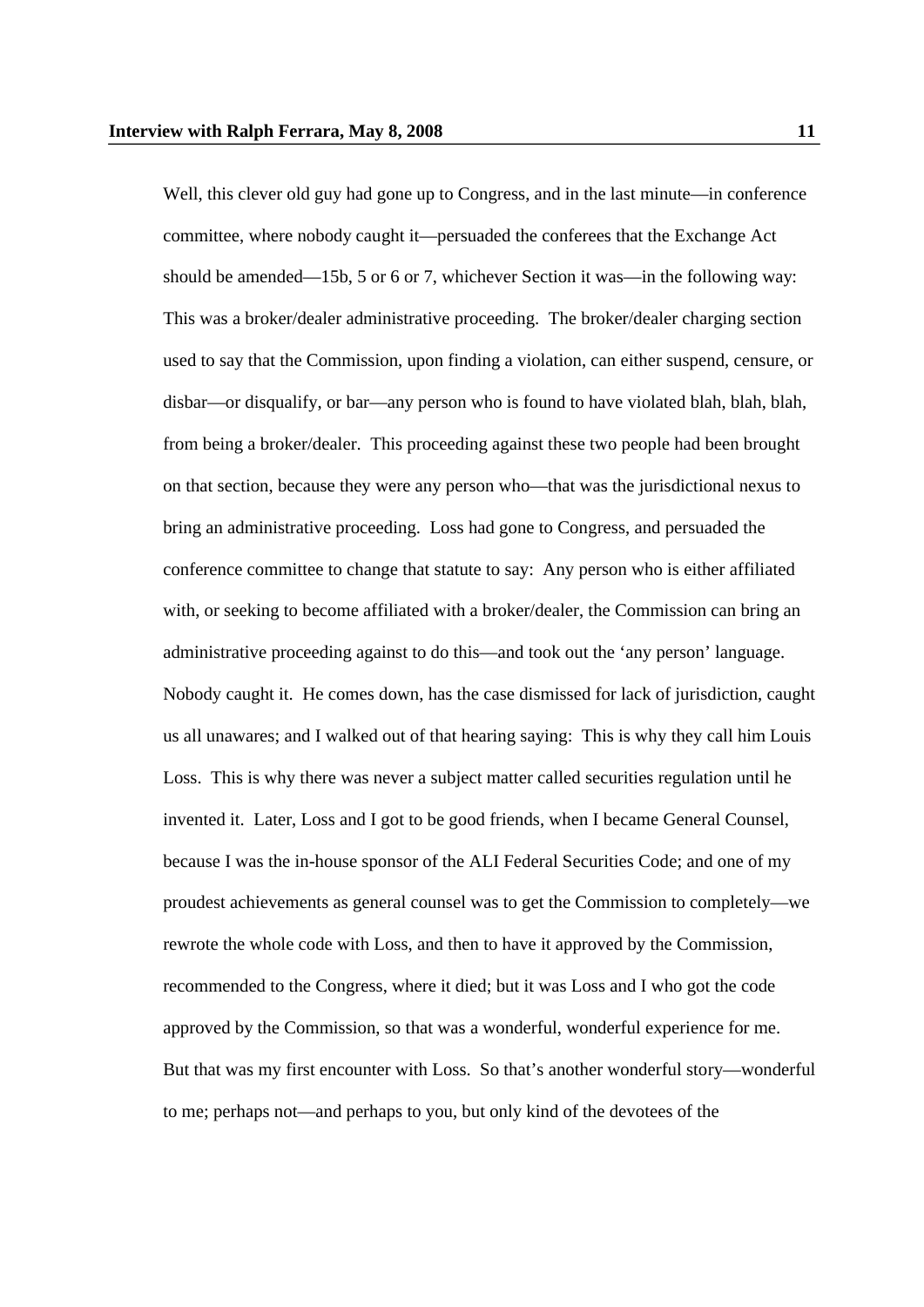idiosyncratic beauty of the SEC could appreciate the love in that, being nailed that way by Louis Loss, by having a statute changed overnight in conference committee. Right? The world has never seen that. As far as the world—nobody will ever know that the language of that broker/dealer enforcement provision forever now reads: Either affiliated with, or seeking to become affiliated—or associated with a broker/dealer.

Okay. So now, next thing that comes up—I mean these are—people always think their days at the SEC were the golden years, right? But these are stories that really made them the golden years for me. So, one day, news reports come out and say that a fellow named Eli Black, who was the Chairman and CEO of a company called United Brands, had dove out of his  $90<sup>th</sup>$  story window in his office building in New York City, and splattered on the ground like an egg. So, Sporkin calls me in the next day, or that day. And he says, "Ralph," he say, "Guys don't drive like this, don't drop out of windows for no reason. I want you to call up and find out what's going on." I said, "Stanley, what do I do?" He says, "Figure it out." So the next day I call up. Of course, this fellow was of Jewish ancestry, and apparently had to be buried like the next day. The whole place was out at the funeral. Nobody can answer the phone. Next day, they call me back. I said, "Look, I'm Ralph Ferrara. I'm in the Enforcement Division of the SEC. I'd like to talk to the General Counsel, CFO, Chief Operating Officer, President. And I want you to come down here tomorrow." Now, in those days, you know, we were a bit more roguish perhaps—in the romantic, not the aggressive sense of the word—roguish than the staff is today, but more careful, for good reason, because they get sued, and cases get lost because of that conduct. Anyway, we used to call up and say: You know, I'm from the SEC. Come down with all your checks tomorrow. Or else. Right? Which is what the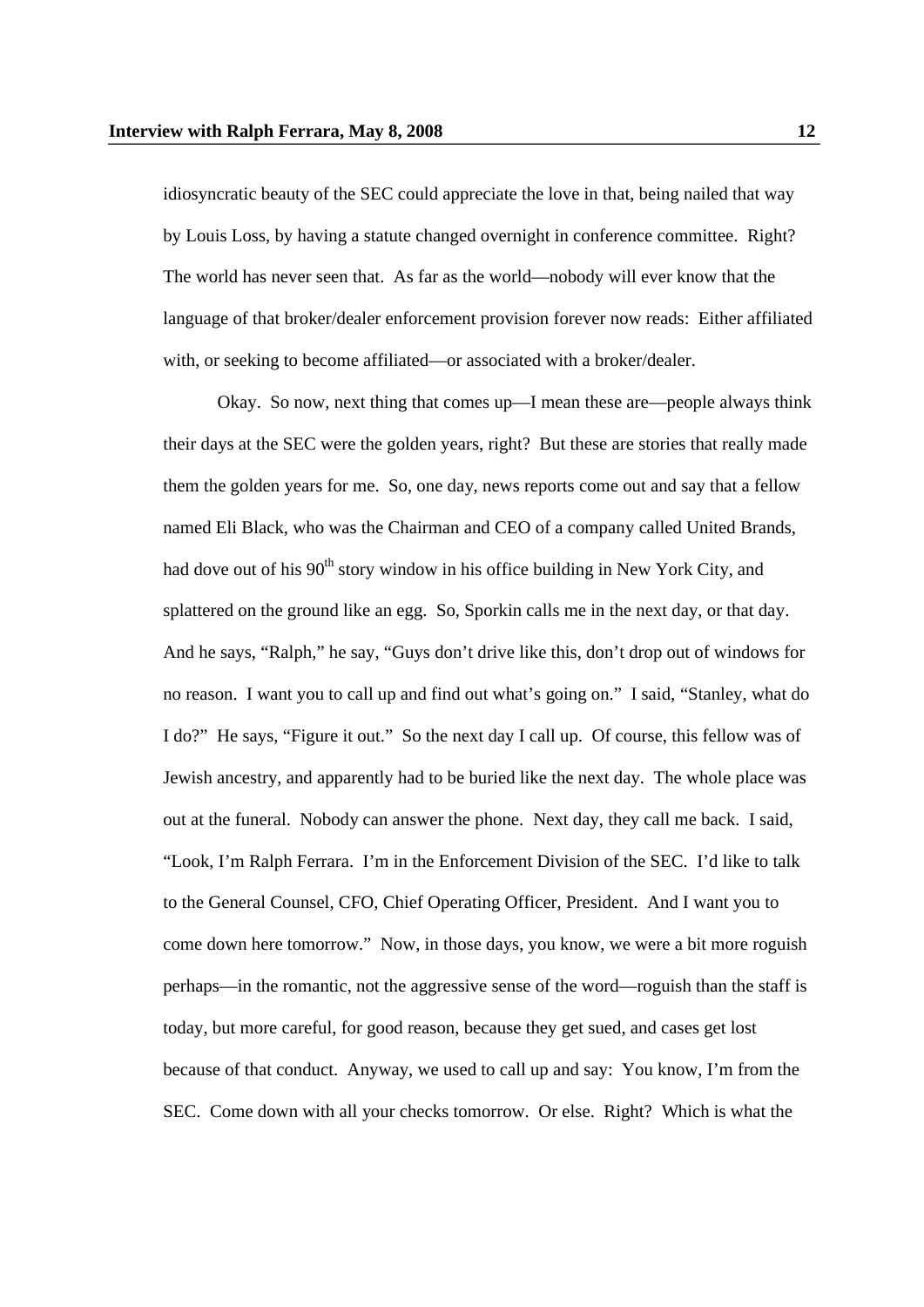call was. Next day, this group comes down. And I spent—with Ed Herlihy taking notes, as I recall it, for me—I spent a day asking every question I could dream of, to figure out why this guy jumped out the window. Now, let me go away from the text into a footnote. As of this time, Sporkin had discovered that companies like American Airlines had been making political contributions to the Democratic and Republican party here, without recording them on their books. And so he had brought two or three cases at that point called the Political Contribution cases, from companies that were making political contributions. And that was pretty high profile—different stuff. It just showed Stanley's creativity. And the argument was that these expenses were not being properly recorded on the books. So, we go through this full day, and the very last question I asked—and I don't know what made me ask this question, there had never been a foreign bribery case—the last question I asked that day is, I said, "You know, you guys do business in the Dominican Republic. Do you know if anybody was bribing anybody in the Dominican Republic, in a way that could have—was about to be exposed, and drove this guy out of the window?" "No." Last question of the day. Why I asked it, I'll never know. Other than the fact that there was an unrelated—well, kind of partially issue that had come up in American Airlines type cases of domestic companies making political contributions—not bribes, but—Okay. Next day: and I get a call from Stanley. Stanley says, "What did you do yesterday?" Go through the whole story. He says, "The chairman wants to see us." Okay? Go up to the chairman's office. In the chairman's office: Ray Garrett—no, Bill Casey. Bill Casey or Ray Garrett, I've forgotten which. Sam Butler. Sam Butler is the presiding partner of Cravath, Swaine & Moore. And they're there to tell us that the General Counsel and others had not recalled correctly the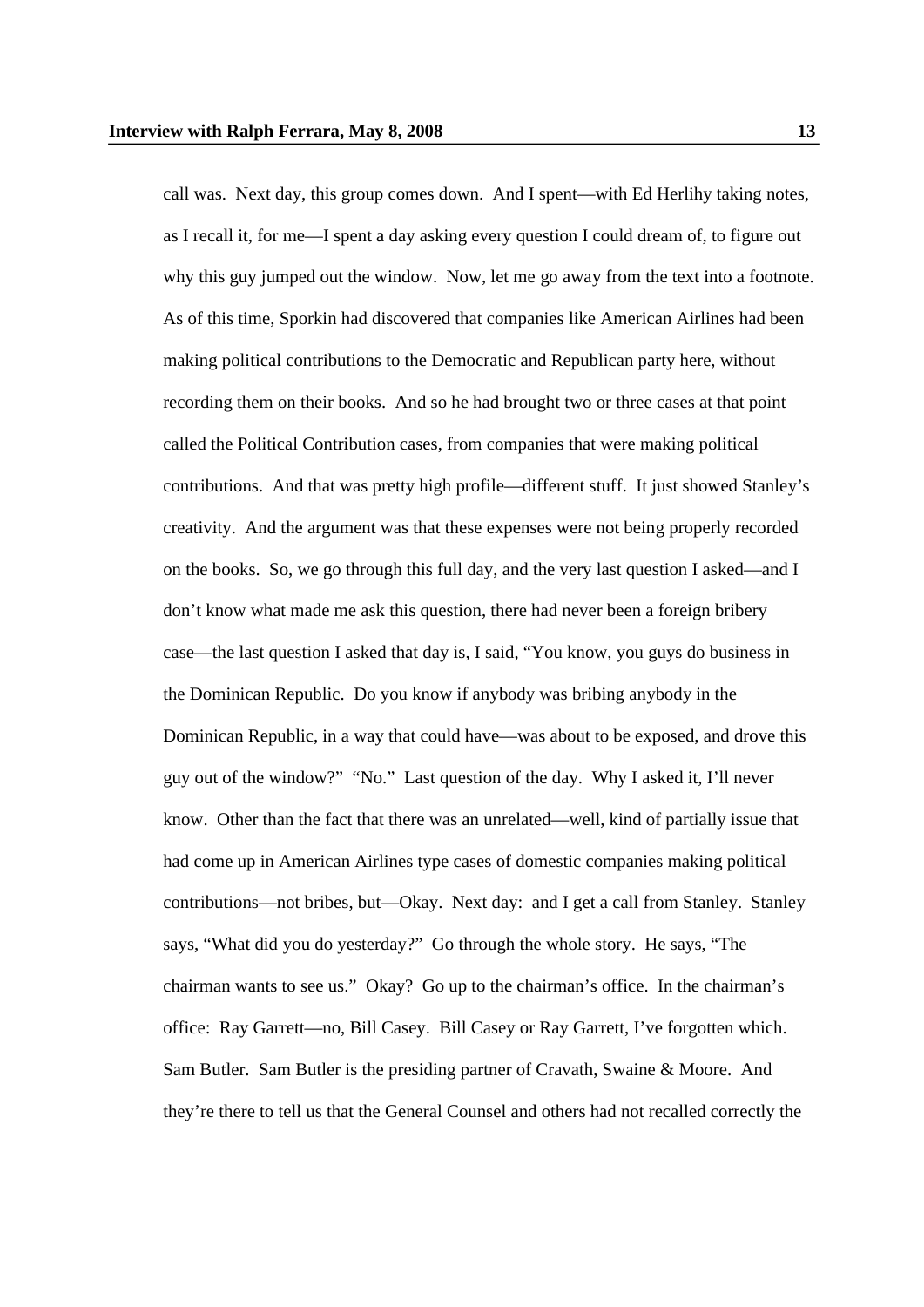answer to my last question. And that, in fact, there had been an extensive public bribery program engaged in by United Brands, and Eli Black—the officials of the Dominican Republic.

This was the very first case ever of foreign bribery, which ultimately led to the Foreign Corrupt Practices Act—and this was a year or two later, when I'm in the chairman's office, and my first article published for PLI was an article called "Saints and Sinners", followed by something called "Saints and Sinners II", followed by something called "Saints and Sinners Revisited"—which to this day is the most complete collection of the literally hundreds of bills that were filed, or submitted, in both houses of Congress that ultimately became the FCPA. And you are talking to the person, at this moment, who drafted the first version of the FCPA with, on the bribe side completely; and on the record-keeping side with a fellow named Lloyd Feller, who was at the time serving as lawyer to the Chief Accountant, Sandy Burton at the SEC. And God rest his soul, Alan Levinson was totally against it, saying this could never happen. And to the day he left thought it could never happen. But to this day, I take—I won't say pride, but I find myself to be the curiosity when I walk into the meetings involving the FCPA, and I say I was one of those who was active in the participation of drafting it. On the committee drafting that was representatives from the Department of Justice, the Department of Commerce, the Department of State—State, by a fellow named Monroe Lee. And the group on that were driven by those who were involved in the Lockheed case, which was one of the next big foreign bribery cases. And in the Lockheed case, this group became the working group that ultimately got the government's version of the FCPA together, from the draft that I first penned, with Lloyd Feller.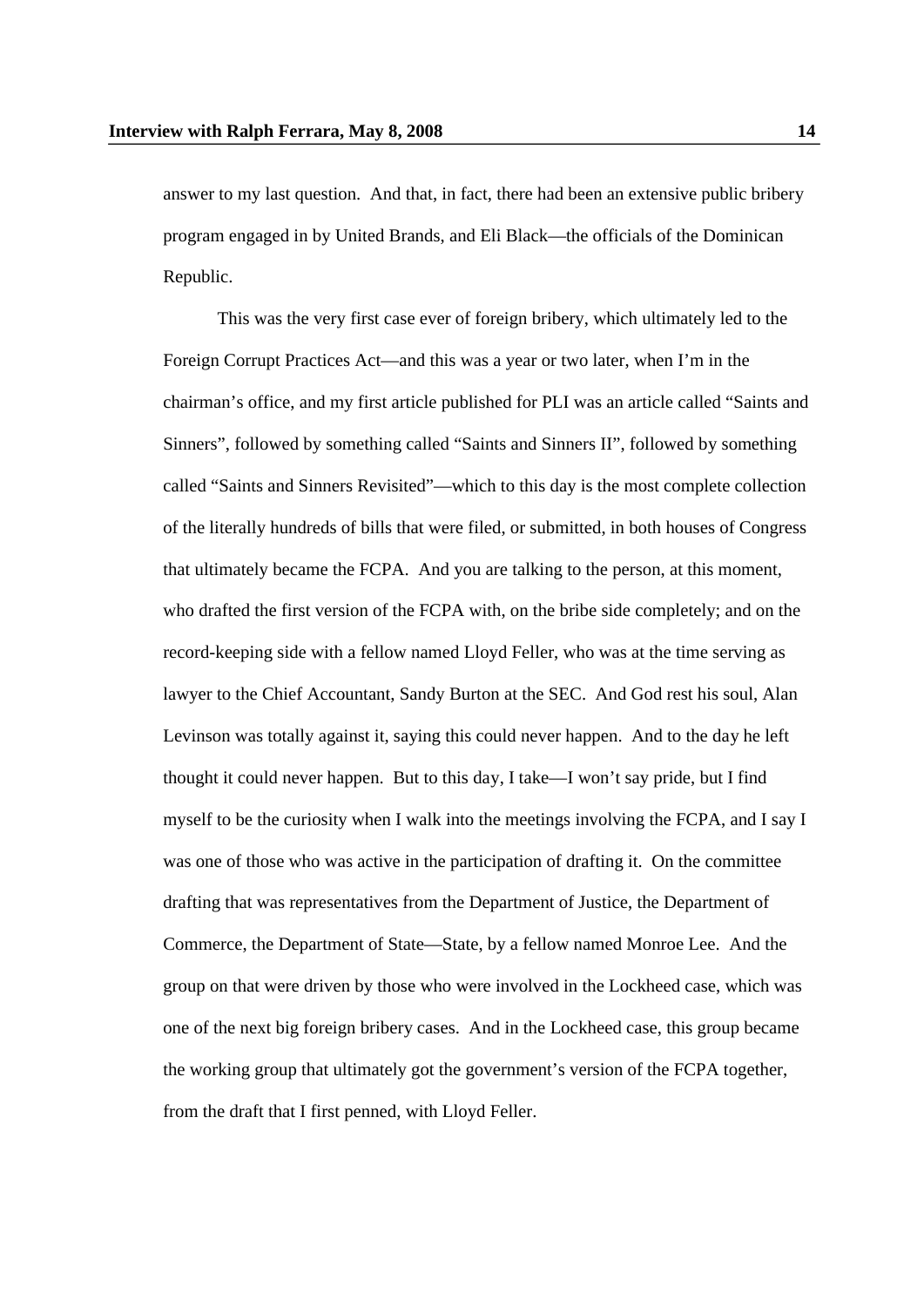- **KD:** Now did you do this while you were in Enforcement?
- **RF:** No. This is by the time I got to the Chairman's office. I'll tell you how I got there in a minute. But this is the FCPA—this is how it all ties back to Eli Black. I mean the animating spirit that resulted in the FCPA, as we know it today, came from a newspaper article involving Eli Black diving out of a window, and that experience that I just related to you—that ultimately becomes the FCPA. Okay. And the fellow who was on the task force from Japan—I'll just complete that story—on the FCPA Task Group that then evaluated and changed the drafts that we first did—is a fellow named **Akio Hirata**, who went on to become the chief prosecutor for the Department of Justice in Japan—the functional equivalent, I think, of our Attorney General, or the attorney general who does prosecutions in the Department of Japan. And we still trade Christmas cards, to this day. And I have, on the walls of my bedroom, an inexpensive, but very cherished, triplicate of Japanese woodcuts that were presented to me by the Japanese government for our role in bringing the FCPA and the Lockheed thing to close in a way that was not harmful to the reputation of Japan. But that's that. Okay.

So, in between the Eli Black issue and me, then, going up to the Chairman's office comes the following events, which really gets me to the Chairman's office, and ultimately to be General Counsel. The student observer program is now underway, and there's a new law school called Antioch Law School in the District of Columbia. And it's formed by two professors, Gene and Edgar Kahn, who are at the G.W. Law Center when I'm there, and break away from G.W. to start their own law school. And law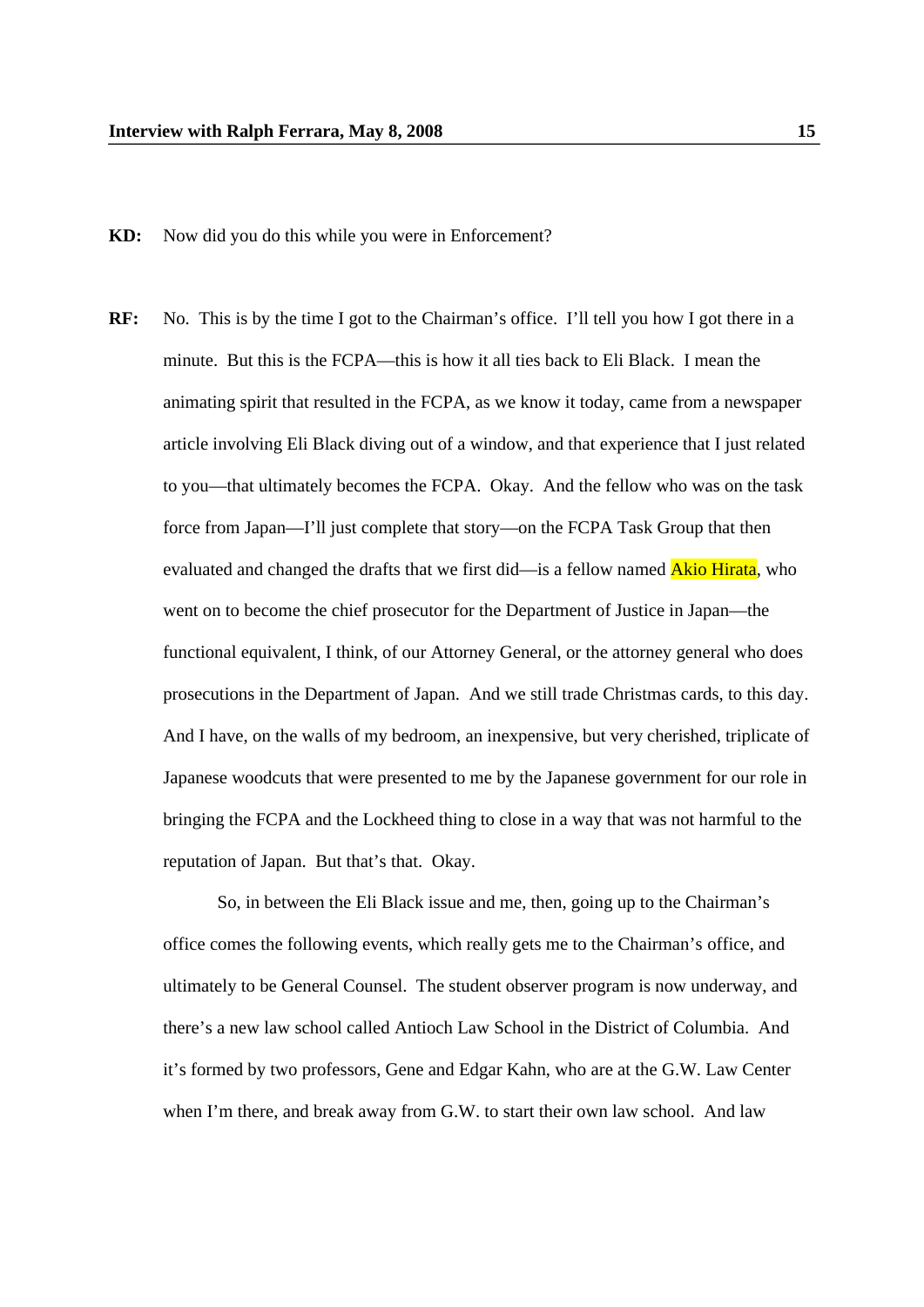school, Antioch, as it begins, is a unique invention that says: Lawyers are best trained by clinical experience, as opposed to pure classroom work. So the Antioch model was that all of their young people had to be public interest oriented—that is: wanting to, you know, cure the world; and had to be completely devoted to spending at least two-thirds of their time in clinical education as opposed to just classroom work. One of the members of the first class of that group is a young woman named Barbara Brandon, who is in the first graduating class, who comes to be effectively an intern for a semester at the SEC, as part of the clinical education program; and she's assigned to me. This woman is now my wife, I might add. That doesn't happen until fifteen or twenty years later.

But, she's—and we've talked about this before, and I think that she has a slightly different recollection than I do, but—I had just finished a case called the Florida East Coast Railway case. And that case involved a question of the Florida East Coast Railway redeeming a group of—as I recall it—first mortgage bonds, and exchanging them for cash at face value, without telling—and they were convertible bonds—without telling the world that its assets, which were largely land in Florida, adjacent to the railroad lines, had risen in value enormously. This was well before fair value accounting, FAS 157. It is at the time when all assets recorded historical value, period. And if you ever projected anything to fair value, you were considered a fraudster. That's the days then. But, because this transaction was going on, I thought that the bondholders should know before they trade their bonds in for face, that if they were allowed to convert, knowing the true value of the land, it would be a big deal. And my position was that the notes of financials should have that kind of fair value information, so notes of financials were very important to me. This was my theory. I was quite proud of it.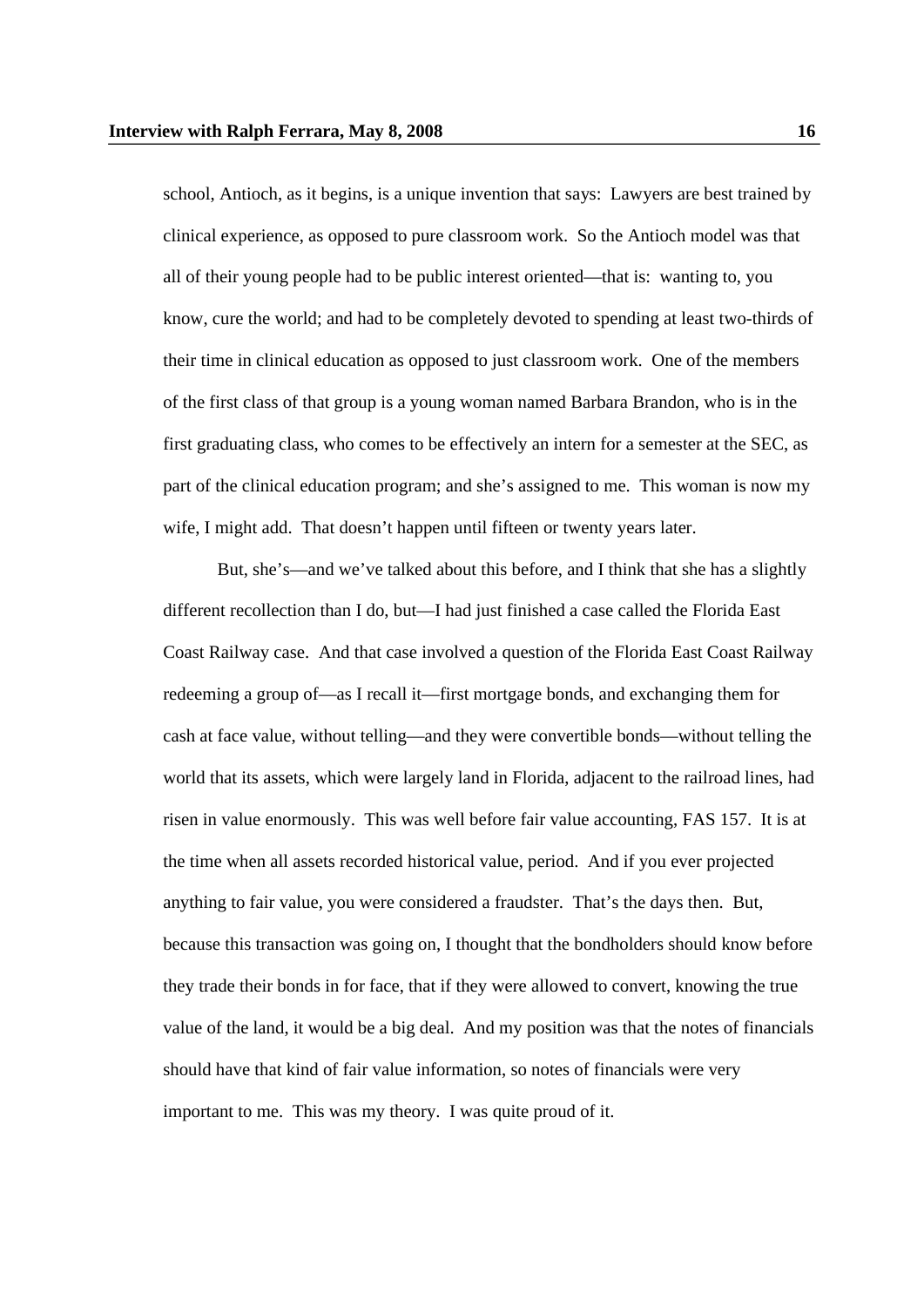**KD:** How did you get wind of this thing happening?

**RF:** I don't remember. How I got wind of the case? I don't remember. But I do remember that when I saw this it was a curiosity to me, but it was an interesting thing: the way I tried this case was that I started with a Florida East Coast Railway former employee what we'd now call whistleblower—went down the entire length of the Florida East Coast track, and we picked out every vacant parcel of land, photographed it; went to the real estate assessors and found out what the assessment for those was, and they were—I mean the P&O docks, which is part of that in Miami, Florida, is now the site of the biggest hotel in Miami. I mean—you know. So, and we tried to show that the value of this stuff was—that's not the whole story, but—so we're doing that. And so I'm really into what should be buried in footnotes about the values of assets.

So, this young woman comes in—back to this issue—this young woman comes in, as a student intern, and she's got to do a paper. So I say, "Where's a good paper? You know, get a bunch of filings and go through footnotes and see what you find interesting about assets. All right? And that will be your paper." It was something like that. So she starts pawing through the filings. One day she comes in to me, and she says, "Ralph, this is a very odd company." She says, "It's called Global Marine." She says, "They have one asset." And I look at the footnotes, and the one asset is a ship. And she says, "It's a funny, funny thing," she says, "because this asset is a ship, and it has one contract. And the contract is to pick up nickel nodules off the floor of the ocean." This ship, now, is a big ship; and it's made to have the bottom fold out, to expose a big hole in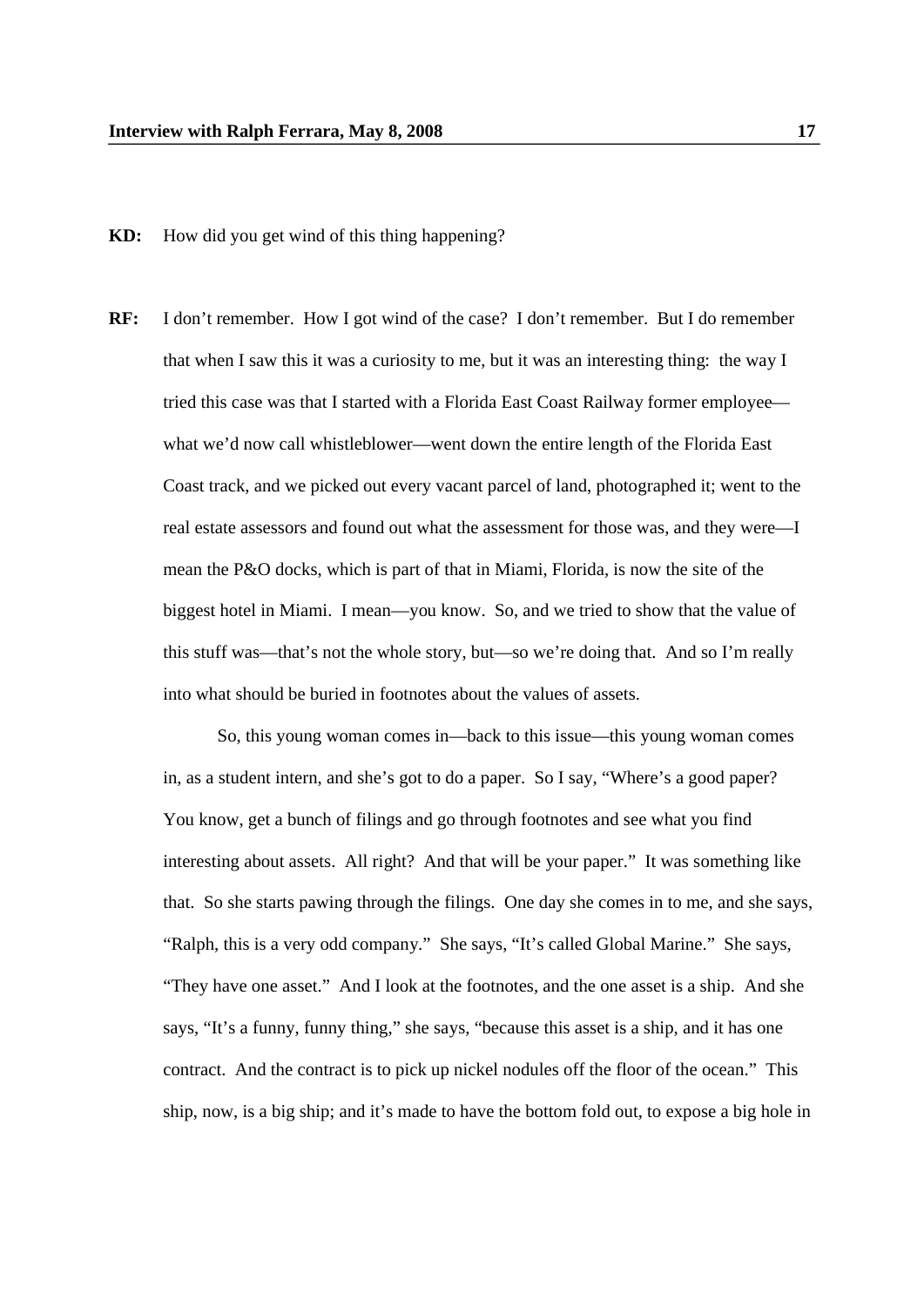the bottom of the hull; and it's got this big grappling hook, the size of a small house, that's supposed to go down to the bottom of the ocean and scrape nickel nodules off the floor. But, the contract isn't attached, and it's a material contract. There's very little about this thing works. And it's a very odd company. And so, she wants to complete her paper. And so, she says, "Gee, this is very—" I said, "Well look, let's just find out." You know, because, again, it's the days where you pick up the phone, say come down with all your checks. So I pick up the phone; I say, "Look, Ralph Ferrara with the Enforcement Division of the SEC. We're looking at your most recent 10K: one asset, one contract, not much description. What the hell's this company all about? You sell stock, you trade on the New York Stock Exchange, or the NASDAQ—or wherever the hell it was. Why don't you come down tomorrow?"

Next day: get a call from the Chairman—from Sporkin. "Ralph." "Yes." "What the hell did you do yesterday?" "What do you mean?" He says, "You talking about Global Marine?" "Oh yes." I explained to Stanley, so he asked me to come down and explain just what the business is about. "Chairman wants to see us." Okay? Go up to the Chairman's office. We're sitting there with Bill Casey, who's the Chairman at this point. And there's a guy standing next to Bill Casey who looks just like the lead actor in the old television series *Get Smart.* Remember that? The kind of buffoonish CIA operative who wears nothing but a black suit, skinny tie, sunglasses, with a telephone in his shoe.

**KD:** Right. Don Adams.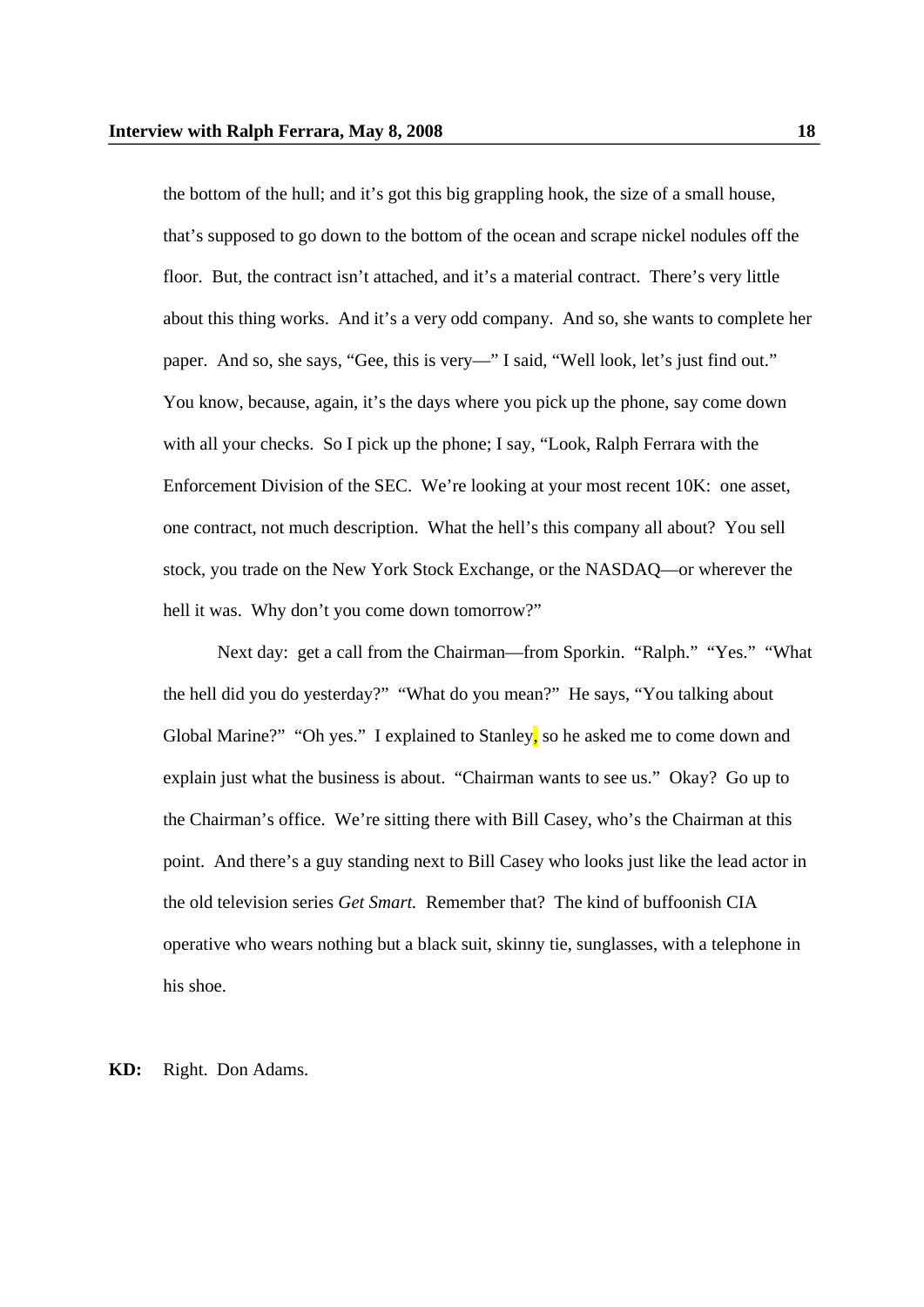**RF:** Don Adams. There's a guy who was his spitting image standing next to the Chairman. They say, "You've got to not ask anymore questions about Global Marine. Why are you doing it?" Blah, blah, blah. I explained the situation. He says, "We're going to tell you about this, but first we have to give you security clearance." So he brings Sporkin up. Sporkin and I go through about two weeks of top secret security clearance; which is above top secret, it happens to be special projects security clearance. And we get shipped out to the CIA. Come to find out, the CIA was using—had created Global Marine as a front for a CIA operation, and we had found that they had done many of these. And so our task was to help the CIA deal with how it was going to have the sponsoring organizations not be public companies, because there's this disclosure requirement here, no disclosure there. Well, as it turns out, Global Marine had been created to build this ship, but not to seek nodules off the floor of the Pacific; rather, a year before, the Russians had lost a fully-armed nuclear submarine in the Pacific Ocean, had been looking for it for a year, and we had found it. And this ship was built to go out to the place where this thing was, to scoop the submarine up, and to bring it to the surface, fully-armed, so we'd have all their technology. This is my case. Right? It goes on for a couple of months. The bottom line of that is: They picked the submarine up and it broke, so then they got half of it. I can say all this now because years later a fellow named Seymour Harsh did a full public exposé of this. And, I got to be kind of an expert in CIA law, but so does Sporkin. Casey ultimately ends up going to the CIA, brings Sporkin over there as the general counsel, in exchange for an agreement by President Reagan that if Sporkin goes over there, and as general counsel of the SEC that Reagan will make him a judge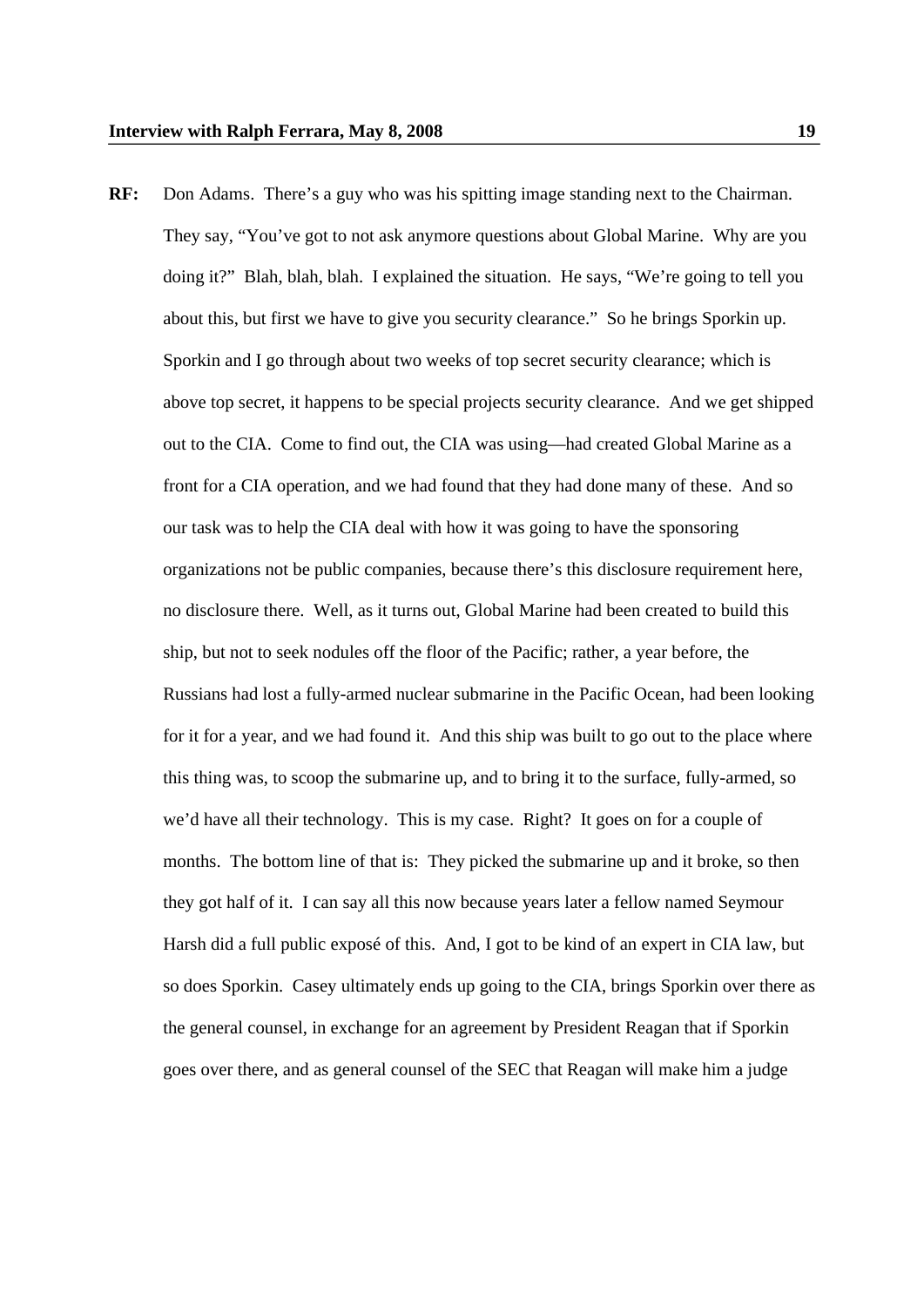before he retires, and that's how Sporkin gets to be a judge. All tied to Barbara Brandon raising the footnote problem on Global Marine. Okay? True story.

- **KD:** Yes. You're making your deterministic argument here, with the pieces all fitting all together.
- **RF:** Yes, exactly. So now: next story.
- **KD:** We need to get you into the Chairman's office here.
- **RF:** Sorry. Now, because of this, Harvey Pitt, who was the Chairman's chief of staff, sees me as this wonderfully aggressive, hard-working, 18-hour a day guy. The Chairman's Special Counsel, Kathy McGrath, is pregnant and going to have a baby; is going to take some time off. And he invites me up to take her place on a temporary basis. She comes back as Assistant General Counsel, as I recall it. Harvey brings me up there full-time as Special Counsel. I'm the only person on the planet who was ever the sole assistant to Harvey; it was the two of us. He, as Chief of Staff; I'm Special Counsel. He ultimately becomes Deputy General Counsel; I become Chief of Staff. He becomes General Counsel; I become Associate General Counsel. He becomes Fried Frank; I become General Counsel. That's the rough chronology of that.

But before I get there, I'll tell you one more little vignette that you'll get a kick out of. And that is: before the Global Marine issue, and after the Florida East Coast Railway issue, and Eli Black, comes one of my most favorite cases, which was the ITT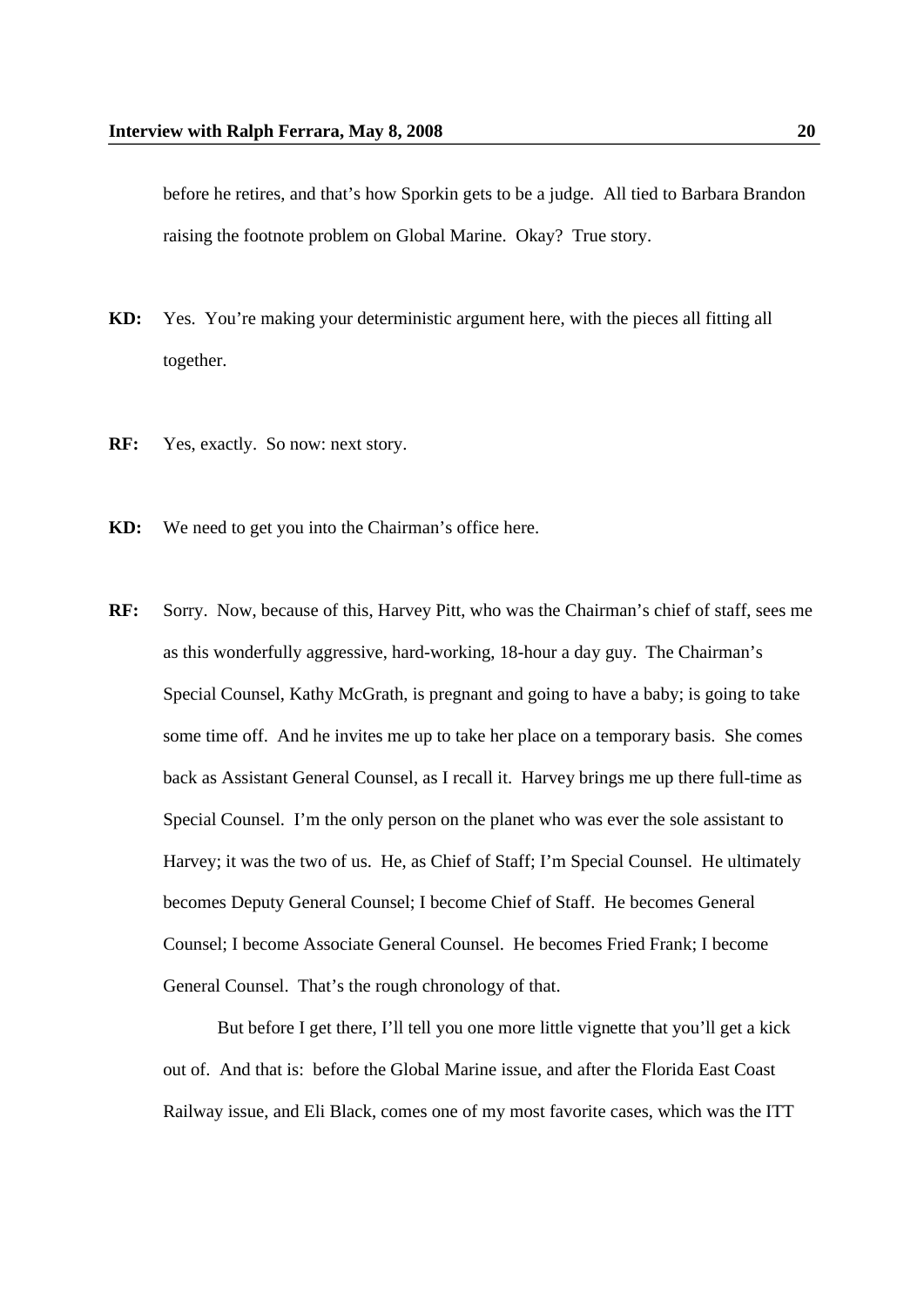case. You may have heard of a woman named Dita Beard. Dita Beard was the public relations, or congressional relations director for ITT. ITT was caught up in a major antitrust piece with Richard McLaren, Assistant Attorney General for the Anti-Trust Division, who is bringing the first major horizontal anti-trust case in the Supreme Court—ITT, Cornell, Hartford, as I recall it. And the claim was that this Dita Beard had been dispatched by ITT to fix that case, in exchange for ITT giving the Republican National Committee the convention facilities owned by ITT in San Diego. And when this broke, ITT—Dita Beard disappears. People think she's been kidnapped or killed. This is all pre-Watergate. And I'm the one assigned to the case.

So, I got into this whole ITT, Dita Beard case, which was another great story, which—I can tell you're getting anxious—I won't go through with you. Another wonderful thing, which ultimately ends up with the precursor to Watergate. As doing some of these things I feel a little bit like that character from the movie *Forrest Gump,* who always seems to be characteristically in an important place at some odd time. The history behind that is: There is no Watergate. And I can remember thinking: What an absurd notion, that somebody thinks they could bribe the president of the United States— Richard Nixon—to throw an anti-trust case at the Department of Justice, in exchange for a convention facility. Right? And so, I investigated this for years. This is pre-Watergate. I investigated it for years. And now, I come across, in my investigation, this whole pile of White House memos, involving major figures at the White House who were having communications about this lawsuit and this convention center. So, the materials are subpoenaed by the House Oversight and Investigations Committee, headed by a guy named Harley Staggers. Sporkin gets a call the day before this is going to happen, and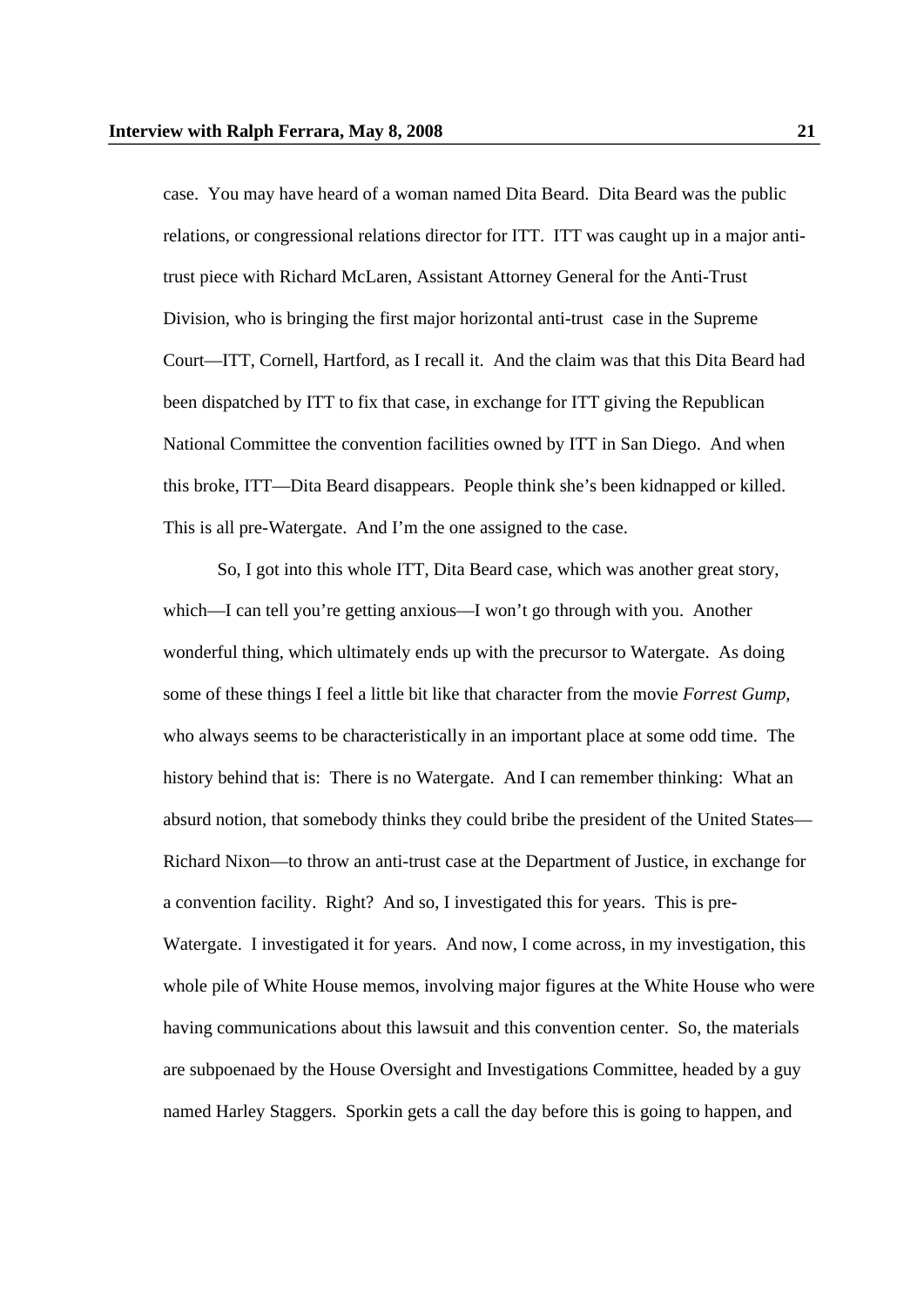the call is from the Executive Assistant to the Chairman, pre-Pitt—the chairman is Casey—from the White House, saying they want all of the files in the ITT, Dita Beard case removed from the SEC, and sent to the White House. Have you heard this story?

**KD:** No, I haven't.

**RF:** Sent to the White House. And trucks would be there at the close of business, after business, to pick up all the files from my office. So, Sporkin says, "You've got to do it. White House is calling." So, I don't know what to do. I said: Gee, I'm going to lose my files. I'd better make notes. So I spent all night long doing an outline of the critical notes of every document—of boxes; I mean a roomful of documents. And the outline was hundreds of pages long—dictated, right? Trucks come up, take all the documents out literally move them to the White House, where executive privilege would be asserted. Congress shows up with a subpoena: no documents. Harley Staggers goes nuts. An investigator comes over to find out what happened. I said, "Well, this is what happened. I shipped my documents out. Sporkin says we were commanded to do it. Chairman's office told us to do it." I said, "Stanley, you know, I've got these notes." He says, "What notes?" I said, "Well, you know, of my investigation. I wanted to make sure I had the notes." What the hell did I know? I produced a sheaf of notes; the sheaf of notes go right to the Hill. Hearings are held. Now, they have all the—and of course, my notes take the most important and material parts of every document; so it's like having—somebody had digested the—and there's a field day up there. Harley Staggers goes nuts. And this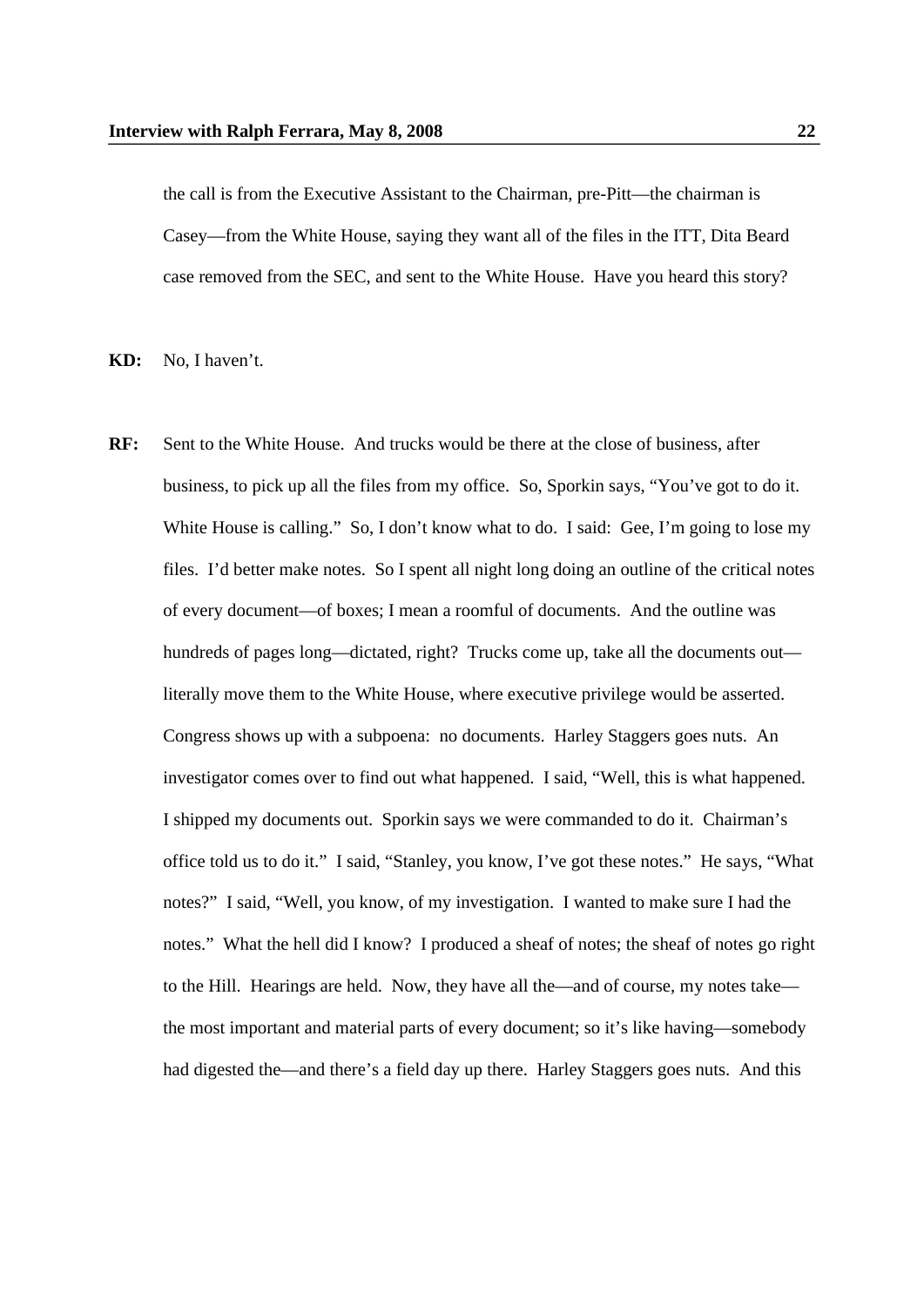is the beginning of the corruption that ultimately ends up besetting the White House with Watergate. Okay. So that's that story.

Now, back to the Chairman's office. I have given you the chronology of events leading to that. While I was there with Harvey, we basically—Harvey, with me serving as his acolyte—basically did most of the Supreme Court briefs and appellate briefs of the General Counsel's office out of the Chairman's office; the most important of which was the *Chris-Craft vs. Bangor Punta* brief by the Commission and the Supreme Court, on the question of whether there are implied remedies under whatever provision of the law was involved in that case. We put in an amicus brief that was about—I don't know—a hundred or a hundred and fifty pages long. It was that brief that, shortly thereafter, resulted in an amendment to the Supreme Court rules that said amicus briefs now have to be no longer than X—whatever that is, because it was this massive brief. And that was the little—again, little inflection point where I feel we helped change history in some small ways.

Ended up in the Chairman's office doing the FCPA work that I described to you before, leading to the passage of the FCPA. In 1974, as I recall it, the CFTC was being formed. I was the person that was with Harvey—the point person of the spear to stop the CFTC a.) from being enacted, or at least to have it not cover instruments that could be considered securities. We lost that battle.

**KD:** How did you do that? Who did you go up against?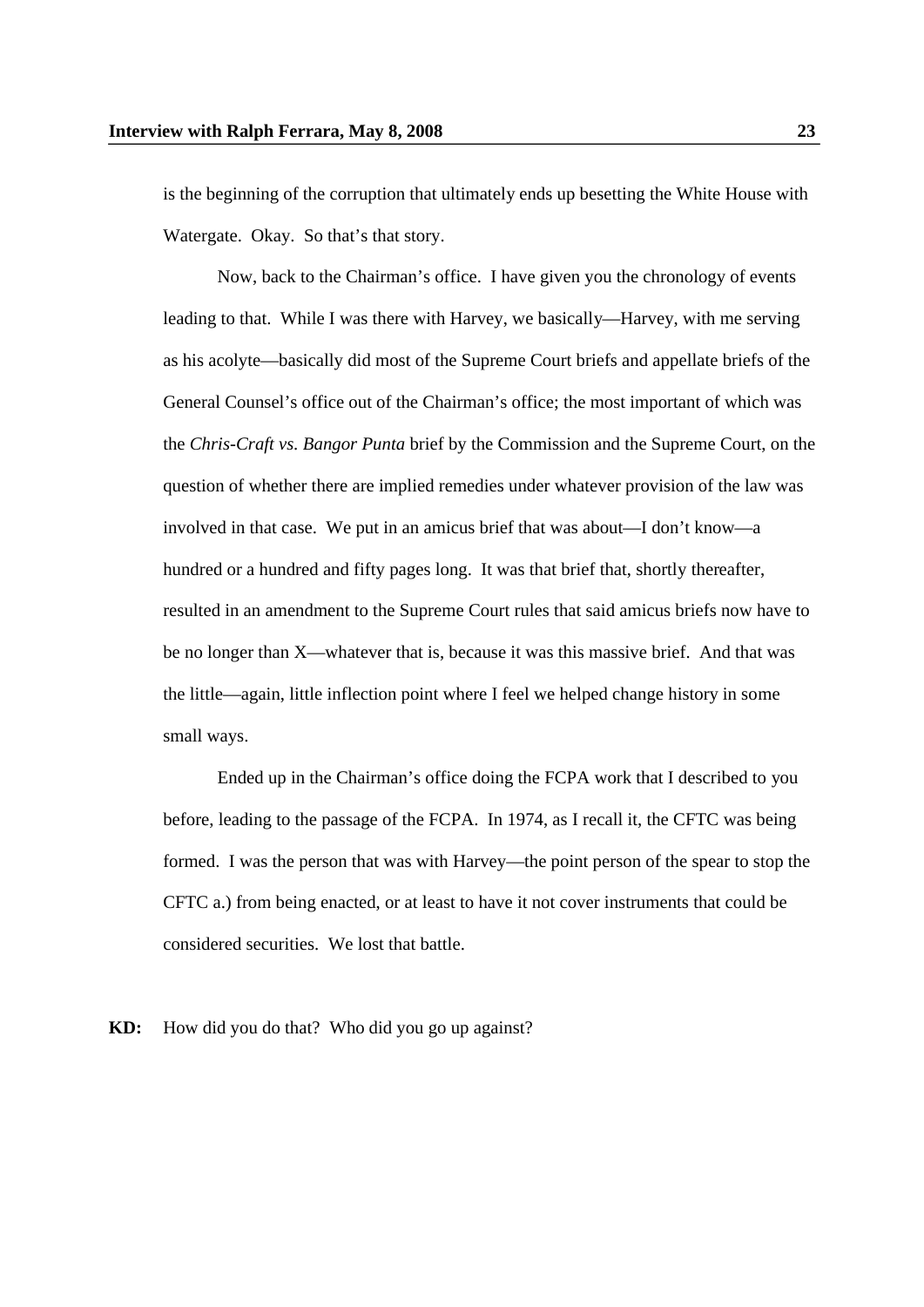- **RF:** It was the Ag Committee. The Ag Committee dominated the Securities Committee. We lost. And when we lost, after it was created, I was the person who was asked, with Ted Levine, to go over there and to help them create the CFTC. And we were there when there was a staff of two. They wanted me to be their—I don't know—enforcement director, or general counsel, or something; which I chose not to do. And Levine and I spent probably three or four months there—literally, with three or four people, creating the agency; which was another wonderful experience, similar to the experience that I had when ERISA was passed, and I was in the Chairman's office. And when ERISA was first passed, the way it had been written is that all services provided to plans by broker/dealers were going to be either prohibitive to transactions or turn them into fiduciaries. And so, I was dispatched with Katy Maguire, who you may know, to go over to the Department of Labor and work through all of the initial round of rules for the ERISA that allowed Wall Street to continue to represent plants. So that was another great, fun curiosity that I was involved in.
- **KD:** So you were acting on special projects while you were in—
- **RF:** Well, which is what the Chairman's office did. I mean the Chairman's—what, historically, had happened there—today, I don't think it works this way. In those days what the Chairman tried to do was to take the projects that were important to him—in that case—to take his team and throw them in as that SWAT squad on that topic, which is what Harvey did, what I did.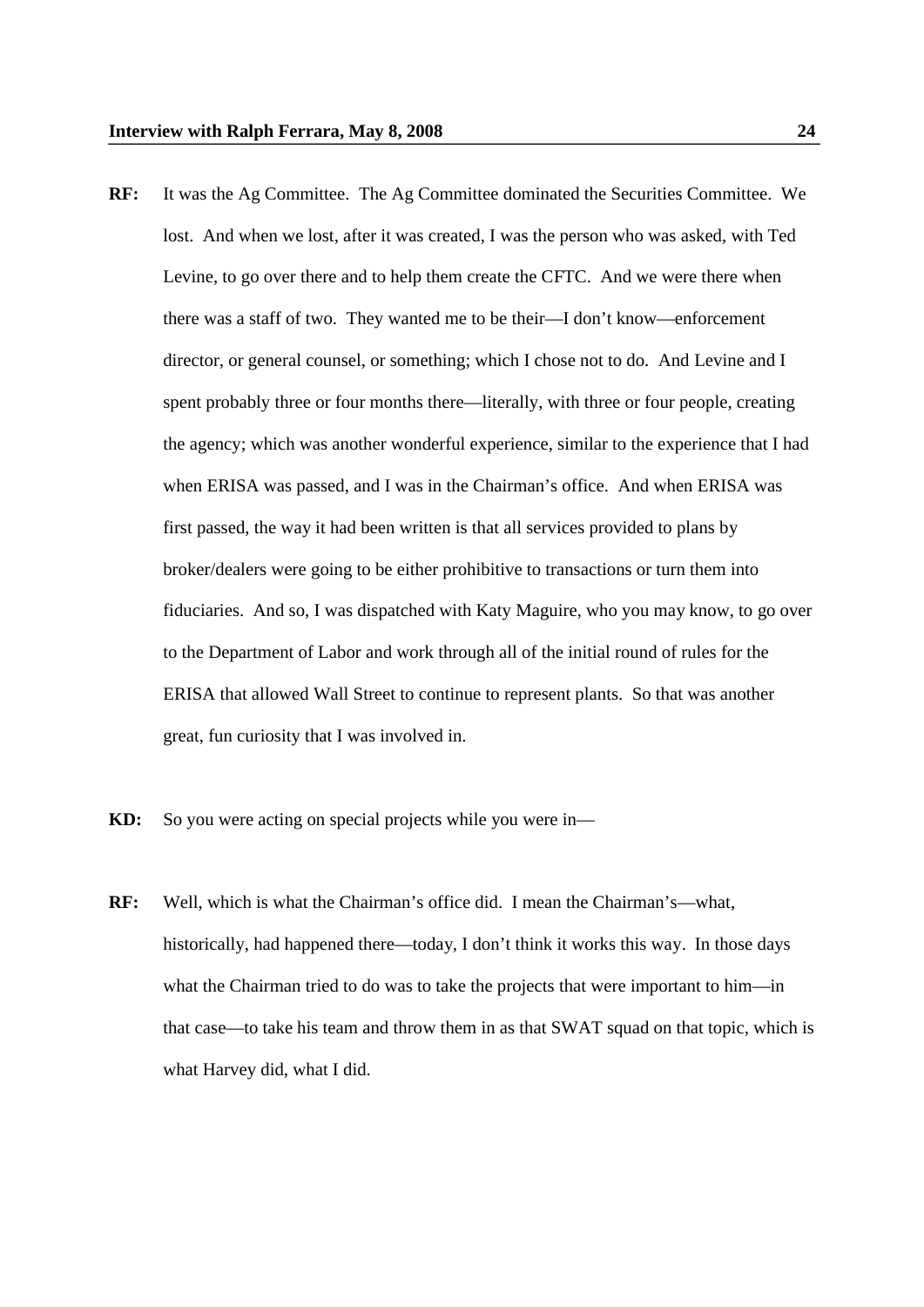## **KD:** Was this Ray Garrett who was doing this?

**RF:** It was first Casey, then principally Garrett in this administration, and then Hills. With Hills, again, Harvey and I—sorry, while Hills was at the White House under—this is before Garrett left and before Hills arrived, Hills was, I think, counsel to the president, and had been given the job of coming with a response to the Arab League boycott. And Harvey and I were the SEC assigned to the SEC role in developing the resistance by the financial and broker/dealer community to the Arab League boycott. Those were the kinds of things that we did. Then, Harvey gets recruited out of the General Counsel's office. The office is about thirty lawyers, as I recall—no, not even that; it's maybe twenty. And there was a very unusual deal when Harvey was made General Counsel. Dave Ferber, who had been the Commission's solicitor, had wanted the job. Ferber would have been always happy to serve as solicitor under a politically appointed general counsel, but could not serve as solicitor under somebody who had been appointed up from the staff. Harvey was the first general counsel, I think, in the Commission's history that had been appointed from the staff, and not brought in as a political appointee. And Ferber couldn't deal with that. And so the compromise, as I recall it, by Garrett, was: I'm making Harvey general counsel of this twenty-person or so office, but when it comes to appellate briefs—which is all the office did—Ferber has free hand. So, Harvey and Ferber always had to kind of work together, so that Harvey could get his thumbprint and remember, Harvey was running the general counsel's office and the Chairman's office when he was up there; and now he's general counsel, and he's had restriction on him that he didn't have when he was in the Chairman's office, where he's doing the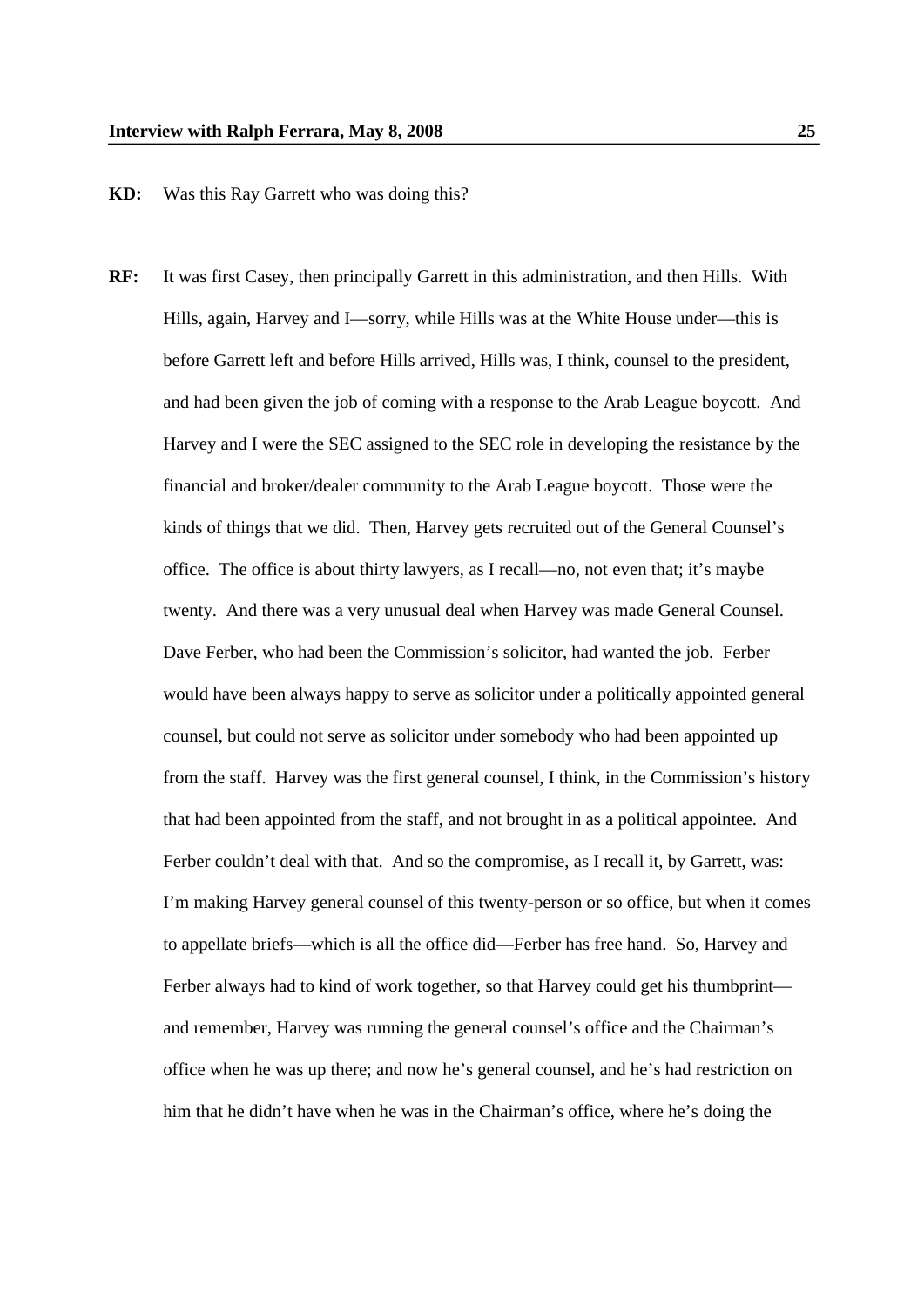whole job—which was always a bit of a frustration, I think, to Harvey; although Harvey was always a perfect gentleman with Dave Ferber, and really worked hard to make the whole thing work.

So, now it comes to be my turn. At this point, Harold Williams is chairman. And there's an issue—the way Williams saw it. And I don't think that Harold was entirely correct on this, although he wasn't entirely incorrect either. What Harold perceived is that there were five very powerful, very dominant division directors at the SEC: Sporkin, Levinson, I think Pitt may have been head of the Division of Trading and Markets at the time—or Brad Cook, I'm not sure—and there were two similar fellows, the names of which I'm blanking out, who were the head of Investment Management and Corporate Regulation—I'm blanking their names now. And Sporkin in Enforcement. The issue was that every issue was presented to the Commission as a unified result from these five division directors. And Harold felt that everything was being presented as a fate accompli, and he was never getting the kind of dialogue and pro and con, objective advice that he felt he needed as Chairman of the Commission needed to come to their Commission's views. And what the Commission doing was turning into a rubber stamp for the staff. So he says, "I'm making you general counsel, Ralph." He says, "But I want to reorganize the office of general counsel." He said, "Appellate brief writing is still part of it, of course. But I want to make the office of general counsel really an advisor to the Commission." So, I devised, with Harold's approval, a new office of general counsel which was divided into three parts: brief writing, defending the Commission when it's sued, and then professional counseling. Bob Posen—who is now head of CIFR, the Committee on Improvement of Financial Reporting—is the associate general counsel I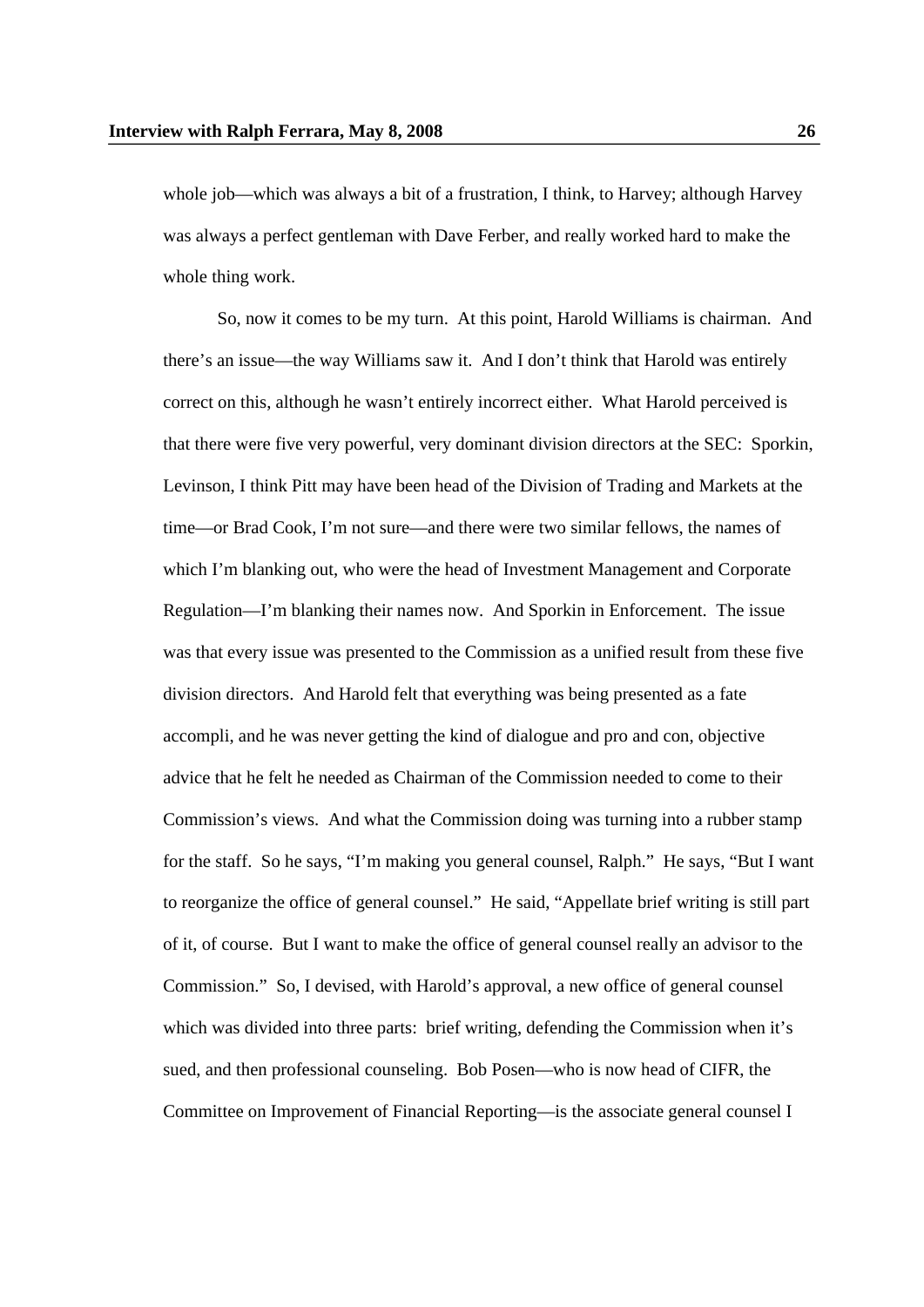bring in from Harvard to head up the counseling group. The office grows over the course of seven or eight months, from twenty to about eighty. It becomes, for the first time, a major office; and still has the architecture today that was created by—with Harold's approval—by me, when I was general counsel, and became a counseling operation. And then, my job was to preview every recommendation from every division that went to the Commission. Before it went to the Commission, the sponsoring division would bring it to the general counsel's office. We sat around a conference table like this, and we would review it. And my job, with Posen, was to find what the contrary view was on every important issue, and to make sure the Commission had it. And we would do that in separate memos. And then I had a seat at the Commission table, far left, and sat there for every meeting, for almost every week that I served as general counsel of the SEC—until the very end when I let Posen do it, or Posen did it. And my job was to be—certainly not the sixth Commissioner, not that—but my job was to be there, and not to be the foil for what was being posted, but to be there to say: Here are the policy issues that this proposal suggests, the pros and the cons; and either we support the division, or disagree with them on that. Which did not make me a very popular guy, I might add, at the time; because it was seen as a kind of—but it wasn't—some saw it as kind of an anti-staff position, as opposed to a pro-Commission position.

**KD:** The word bottleneck might have been used at that time—running everything through the general counsel's office.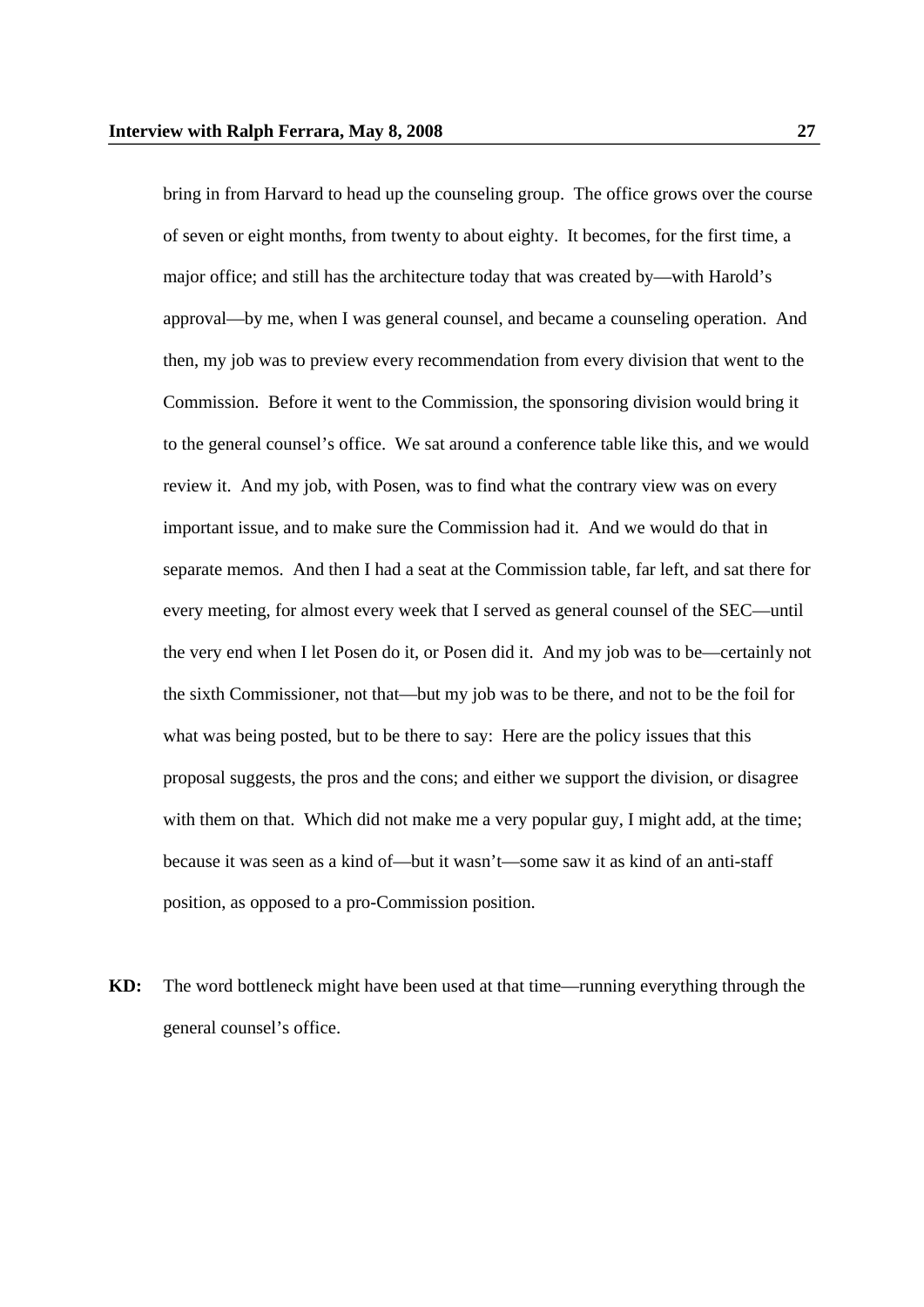- **RF:** But I'll tell you: someone may characterize that way. It wasn't a bottleneck, because we worked hard to make sure that nothing was delayed. Right? I mean there was—the schedule was: Give it us the week before it goes up. And we made sure that when it went up, it went up with our views. So we worked as hard as anybody did getting it done. I doubt that anything was slowed down.
- **KD:** How much of that growth—
- **RF:** But clearly, there was a resentment that some divisions felt where they were the experts, and what were these group of general counsel generalists doing commenting on technical parts of what they were doing? And there was a feeling of that. So, to the extent you mean that by bottleneck—yes.
- **KD:** Perhaps.
- **RF:** But it wasn't a timing bottleneck. I mean it wasn't like the problem they've got today, with not being able to have settlements approved without prior Commission review; which is a huge bottleneck, because it just can't get through the gate.
- **KD:** Well you talked about the growth from twenty people to eighty—
- **RF:** Seventy or eighty.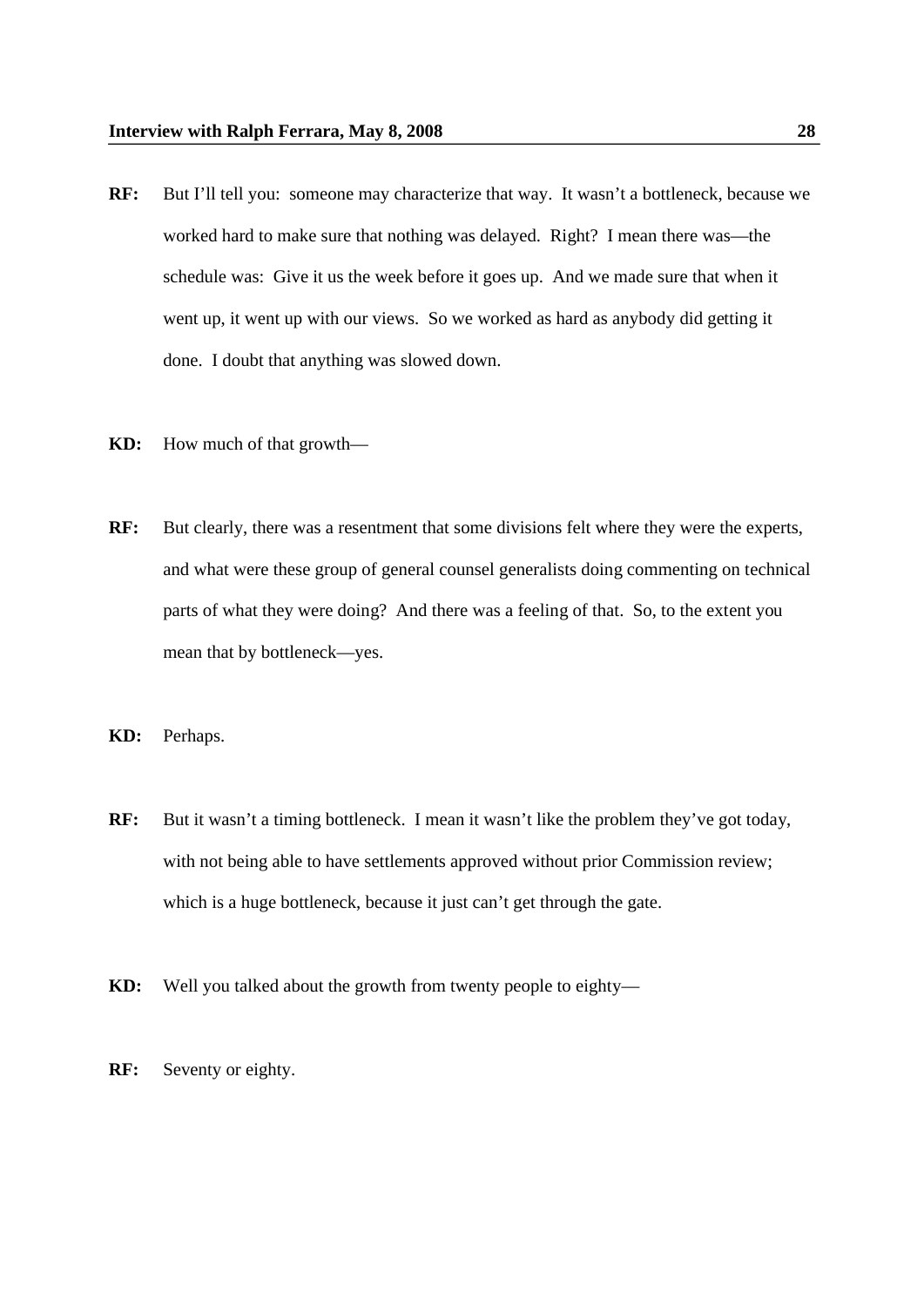- **KD:** In the general counsel's office. How much of that was just professional counseling group? How much of that growth went into that group/
- **RF:** Probably two-thirds. That's just a guess. And you know, there were a couple of young people that I hired when I came in, and we made kind of field commissions. People were promoted to assistant general counsel who were babies. One of those babies that was fresh out of a law firm, Arnold & Porter, was hired as a staff person, who I gave a field commission to and made assistant general counsel overnight. And the counseling group is now going on the Commission, Elisse Walter. She was there at the time. Another one: Linda Feinberg is now deputy general counsel of the NASD, or enforcement director of the NASD, I've forgotten which. Interesting stories, huh?
- **KD:** Yes.
- **RF:** You've done a lot of these, but do you find that all of the people that have been there have had these wonderful experiences?
- **KD:** Well, it's usually a matter of perspective. But everybody, without a doubt, says that their time at SEC—
- **RF:** Were the golden years.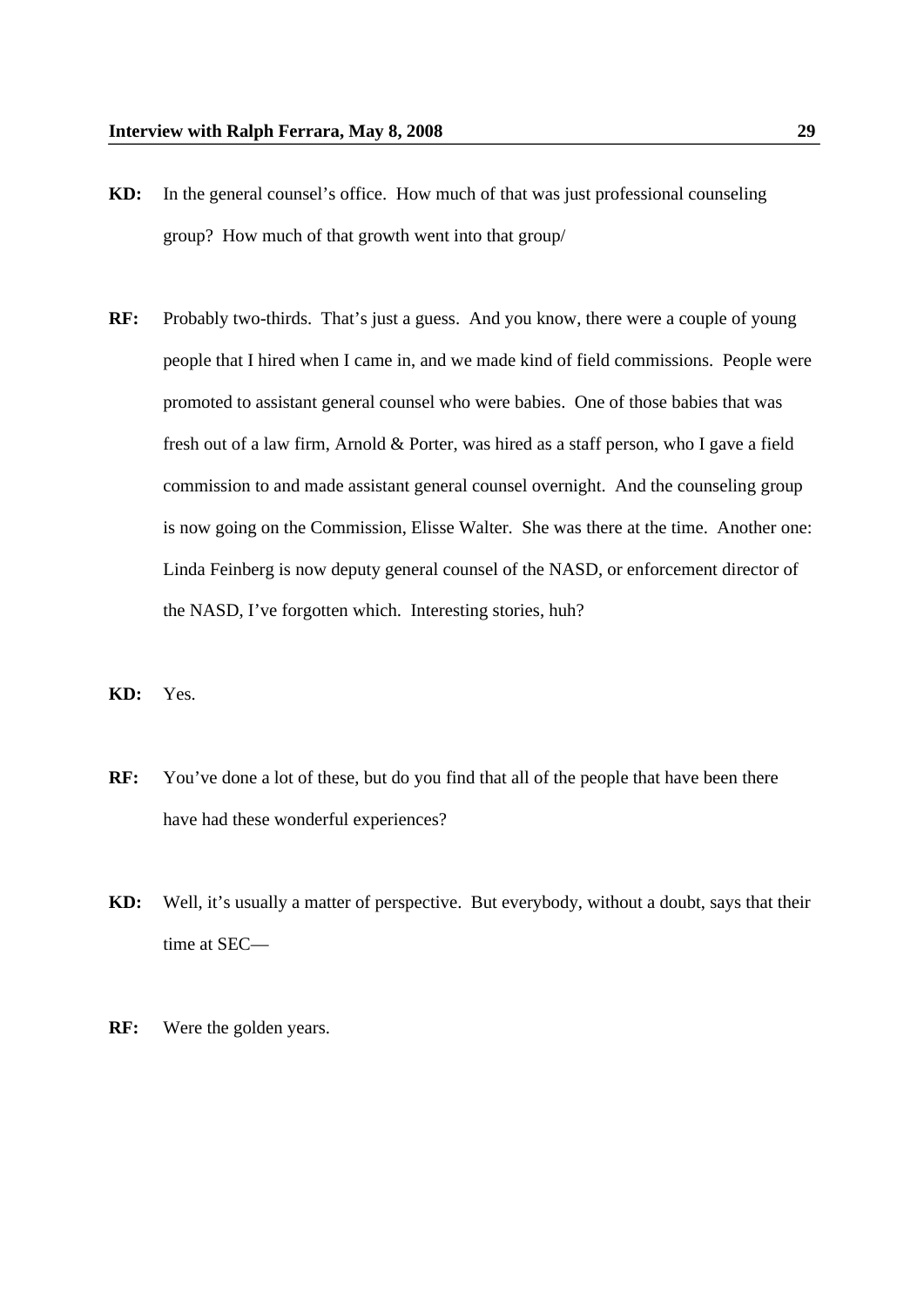- **KD:** —have been the most enjoyable. They've gone on to other things. Other than what was clearly very important, which is really redefining the general counsel's office, and creating this whole other activity, which went on after that, what would have been, in a nutshell, your other biggest accomplishments and challenges as general counsel?
- **RF:** Two. I'll give you a story on that. Before I joined the SEC—it was kind of a tradition, unwritten, that an SEC general counsel would be given one opportunity in their career to argue before the Supreme Court. I had the advantage of five arguments before the Supreme Court. My first appellate argument was in the Supreme Court of the United States. And it came the first week that I got the job; it was offered to me, and I took it. So: great story. As you know, when you go to the Supreme Court, and you're a government counsel, you can't go in your own clothes. You have to wear a morning suit and tails. So I go out and rent it. And there's a robing room for government counsel there. I go in the robing room, for my argument—obviously nervous: first appellate argument, the Supreme Court of the United States; and there's an African-American fellow in there robing, and we're sharing gallows humor with each other, as we're looking at each other in our skivvies. Turns out the fellow's name is Wade McCree, first black solicitor general in history. He's having his first argument that day. We get to know each other. I'm going first. He says, "Ralph," he says, "I'm going to wish you luck. If you don't mind I'd like to come in and listen to your argument. Sit behind you." I said, "Wade, great idea. And I'll listen to yours." That picture on that wall is my first appellate argument. It was done by a woman named Betsy Wells; who was, at the time, NBC's court cartoonist, or artist, because no cameras were allowed in the court. She was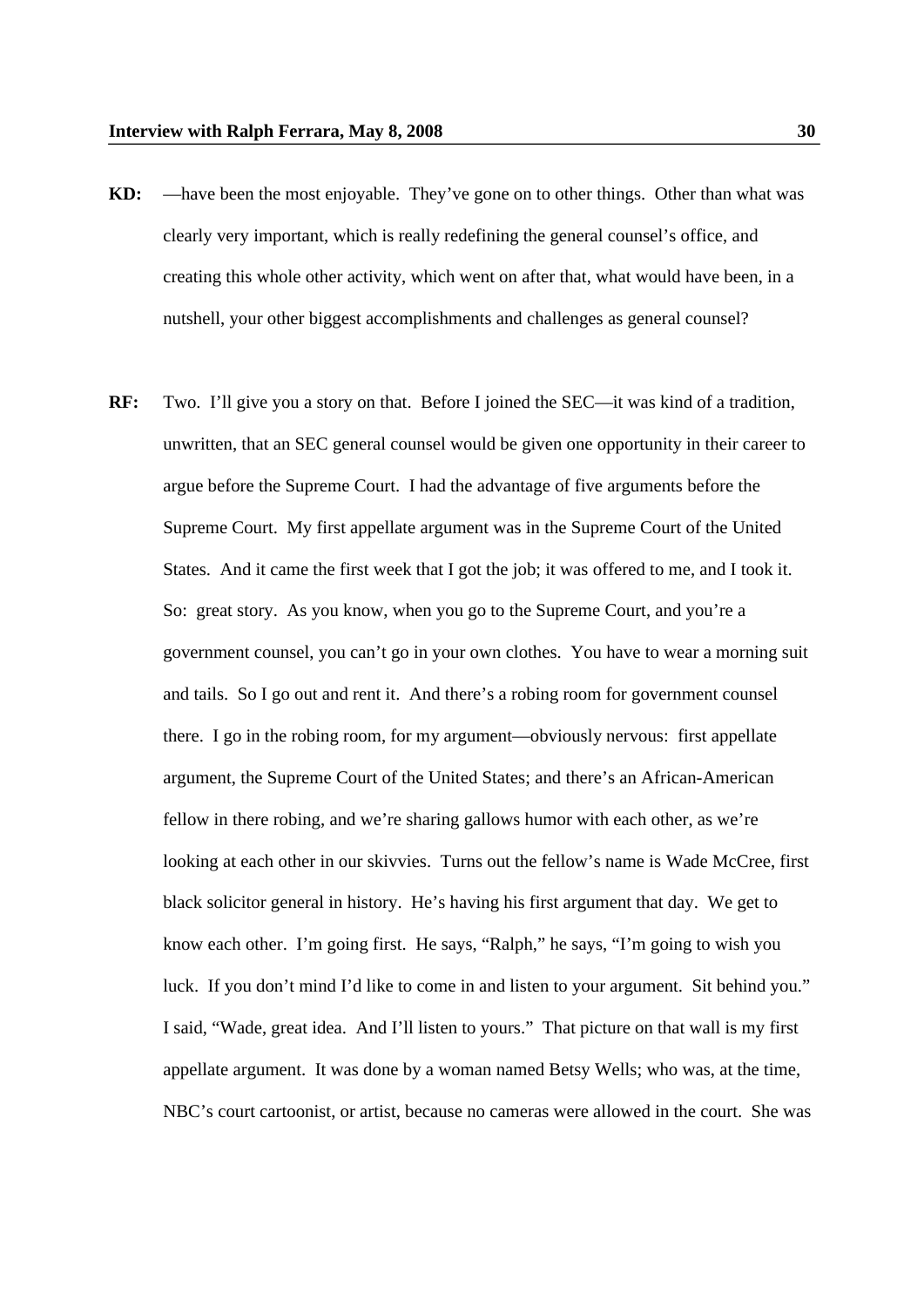warming up on me, but there to put in Wade McCree, for his first argument. The woman who became my wife is sitting there behind these curtains, watching her do this, and says, "Gee, could you finish that draft someday, so I can present it to the person who is going to be my husband?" And three years later, they present that to me. Okay.

So I have five arguments in front of the Supreme Court. Oh, sorry. I go there: arguments all over. We come back to the robing room together. McCree is very complimentary of my argument, and says, "Ralph, any argument you want to do for the SEC you can have." Frank Easterbrook, one of the most famous graduates of the solicitor general's office, is my assistant solicitor; helps me do all the briefs, doesn't get one argument in the Supreme Court. I do them all. But that was Wade McCree: fantastic guy. And the court had a great time with me, because Lou Powell—Justice Powell—was the court's expert on securities law, and used to hammer me with all these arguments, had great fun with me. I used to argue in these cases like it was a district court. I mean, you know, very combative, very—as you can tell from my personality, very effusive. He got a big kick out of it. They all beat up on me. When it was announced that I was going to leave the SEC, the Chairman gets a call from Justice Powell, and says, "We've given Ralph a very difficult time up here, but we very much enjoyed him as an advocate. We would like the privilege of giving him his going-away party. Do you mind?" And Justice Powell sponsored my going-away party at the Supreme Court, presenting me that picture on that wall, with the signatures of the judges I had argued against. When I went to Debevoise & Plimpton [he] wrote a letter to the head of Debevoise & Plimpton, which I still have on that counter behind me, saying, "Ralph is one of the best advocates I've had before the Supreme Court. Congratulations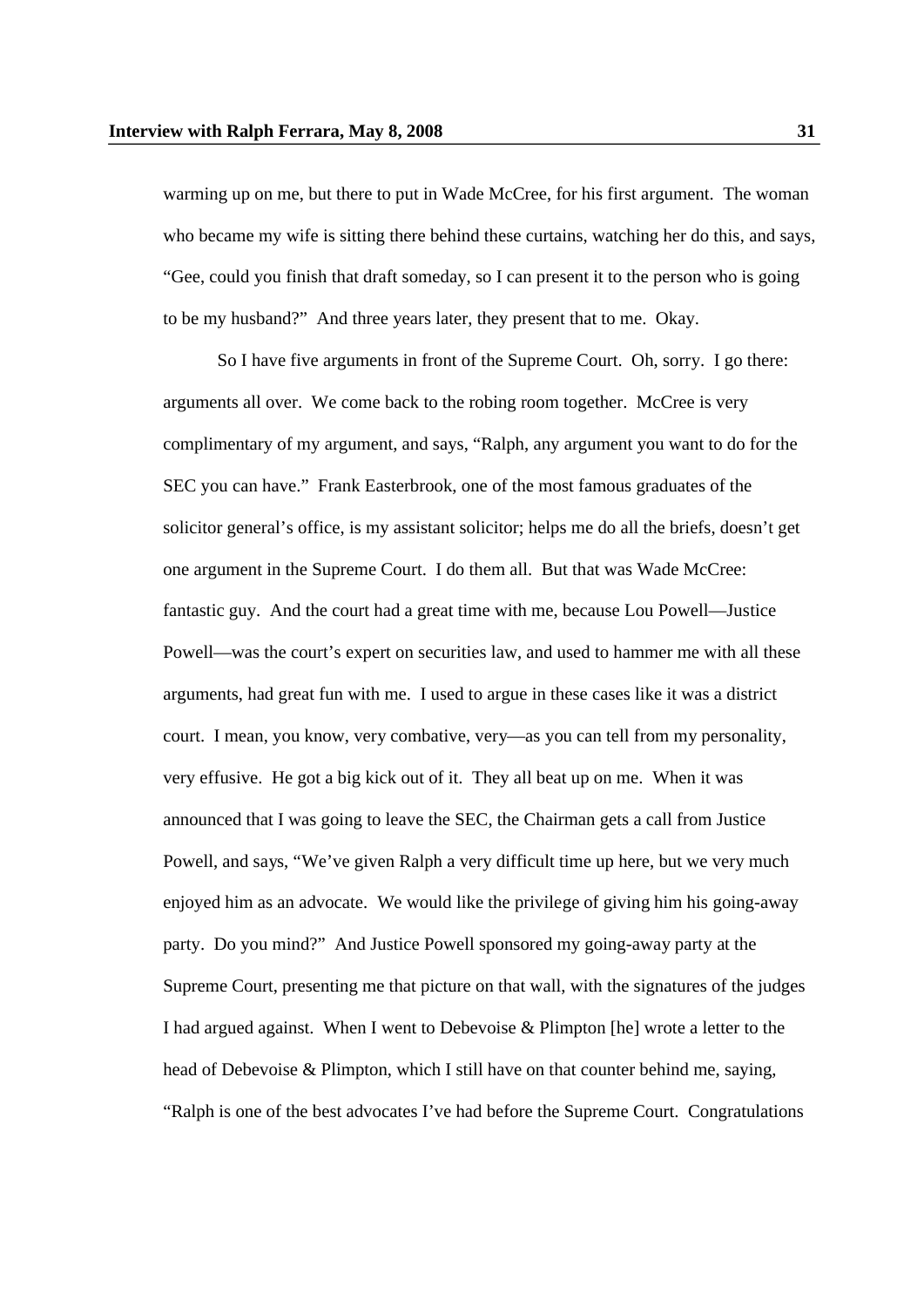that you've brought him onto your firm." And that was one very proud day. Here I was, going into the second lateral in the history of Debevoise & Plimpton, going to my first partners meeting ever, with a group of people who all went to Harvard and Yale—me, from Cincinnati; and the one of the senior partners of the firm gets up, and reads this letter—which I didn't know existed—from Justice Powell saying: Congratulation to Debevoise for recruiting somebody who's such a fine advocate. And writes me two years later, saying, "The SEC has not had anybody argue so good since you left." Which is also there on the counter. So when you say: What are you proud of? It was that.

The second issue that I was very proud of was the ALI Federal Securities Code, which probably killed Lou Loss when it wasn't enacted by Congress. But the reason I'm quite proud of it is that you can look at every amendment: PSLRA, SOX—every amendment of the federal securities laws that have occurred since, and you will find that the genetic material that has built the law as it is today is in that code. And I take—along with Ken Bialkin who is still alive and was a principal part of that effort—take great pride in having been the one who brought that code around from what it was, after three or four or five years of gestation in the private bar, into something that the SEC unanimously could support as legislation. And I take great pride in that. So, it is the creation of the office as it exists today; the wonderful experience I had at representing the Commission in virtually every circuit court in the country—arguing *en banc* in the Third Circuit, which was a great experience—the Wheeling-Pittsburgh case; and then the role the office played in developing the Federal Securities Code, I think are the three things that I take the greatest pride in as general counsel to the agency.